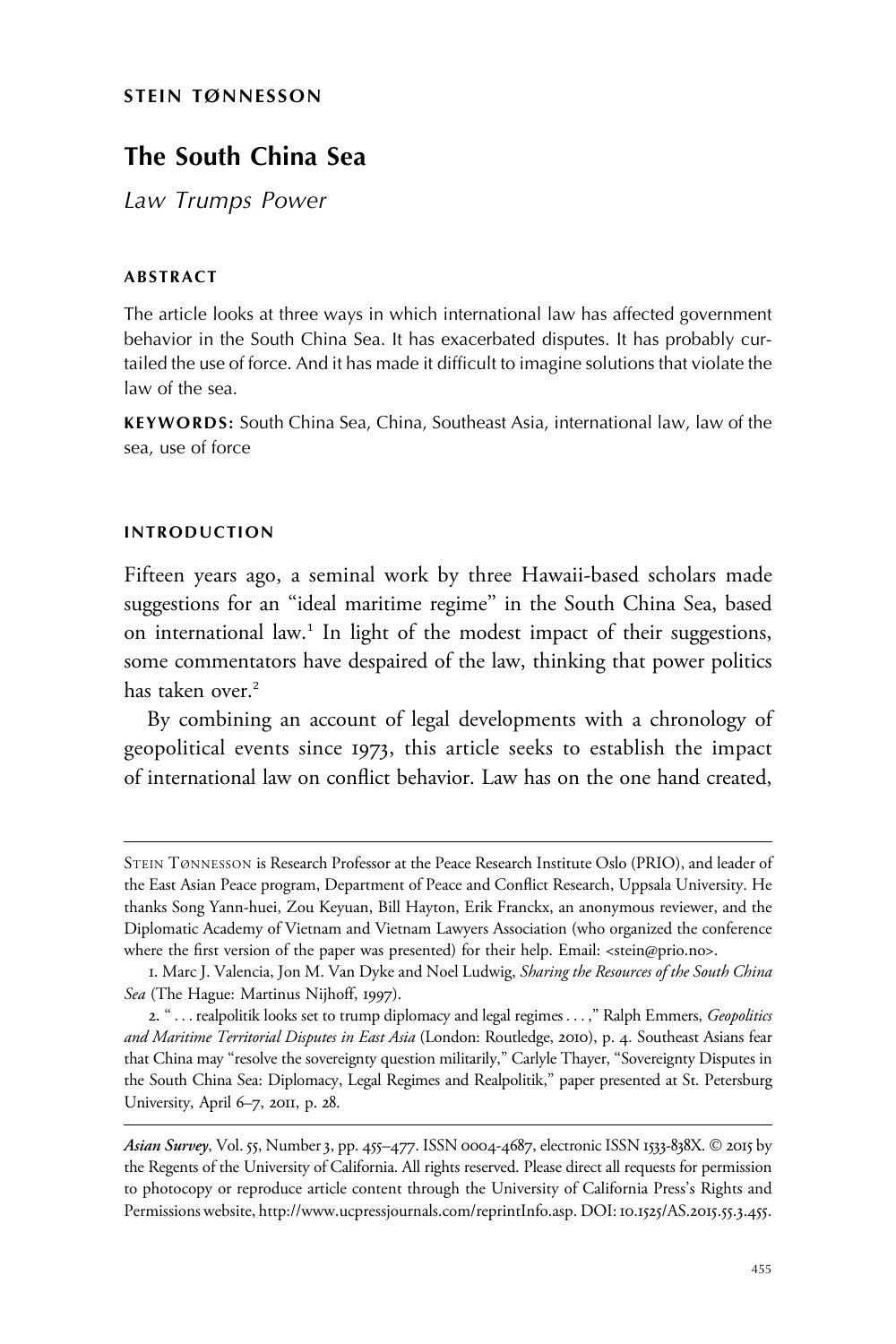exacerbated and accentuated disputes by encouraging overlapping claims and failing to clarify key issues. On the other, it is likely to have constrained countries from resorting to force. More notably, legal thinking has over the last few decades penetrated the thinking and diplomatic practice of the claimant states (China, Philippines, Malaysia, Brunei, Indonesia, and Vietnam)—all of which have signed and ratified the 1982 Convention on the Law of the Sea (UNCLOS)—to such an extent that it is difficult to imagine solutions to their territorial disputes that are not based in international law. This is important, since the law of the sea sets clear limits to what a solution can look like.<sup>3</sup>

Since 2009, a number of incidents have occurred over fishing and oil exploration, most often pitting China against Vietnam or the Philippines. The United States has engaged itself by warning against the use of force and insisting that solutions to the sovereignty disputes must be based in international law. China has protested against U.S. immersion in regional affairs. The impression has spread that the rivalry for access to living and non-living resources, and for sovereignty over the Spratly and Paracel islets and Scarborough Shoal, forms a part of an emerging geopolitical confrontation between a rising China and a coalition of neighbors assisted by the U.S.A., Japan, and India. China, with its rapidly increasing capabilities, has become more assertive in its approach to its neighbors. Meanwhile, the U.S.A. has been ''pivoting'' back to Asia. In such a situation, one might assume, international law loses what force it might have had.

This article argues the opposite. The law manifests itself right through the noise of fishing incidents, naval exercises, submarine purchases, diplomatic quarrels, and great power posturing. Law even defines the noise occurring. All the countries with claims in the central part of the South China Sea are legally bound by UNCLOS, which in spite of its flexibility is quite determinate on several important points. Moreover, since the Convention was opened for signature in 1982, customary law has undergone continuous refinement through precedents set by a number of bilateral agreements and third party settlements. Taken together, customary international law, UNCLOS, the

<sup>3.</sup> See also Song Yann-huei and Stein Tønnesson, ''The Impact of the Law of the Sea Convention on Conflict and Conflict Management in the South China Sea," Ocean Development and International Law 44:3 (2013), pp. 235-269.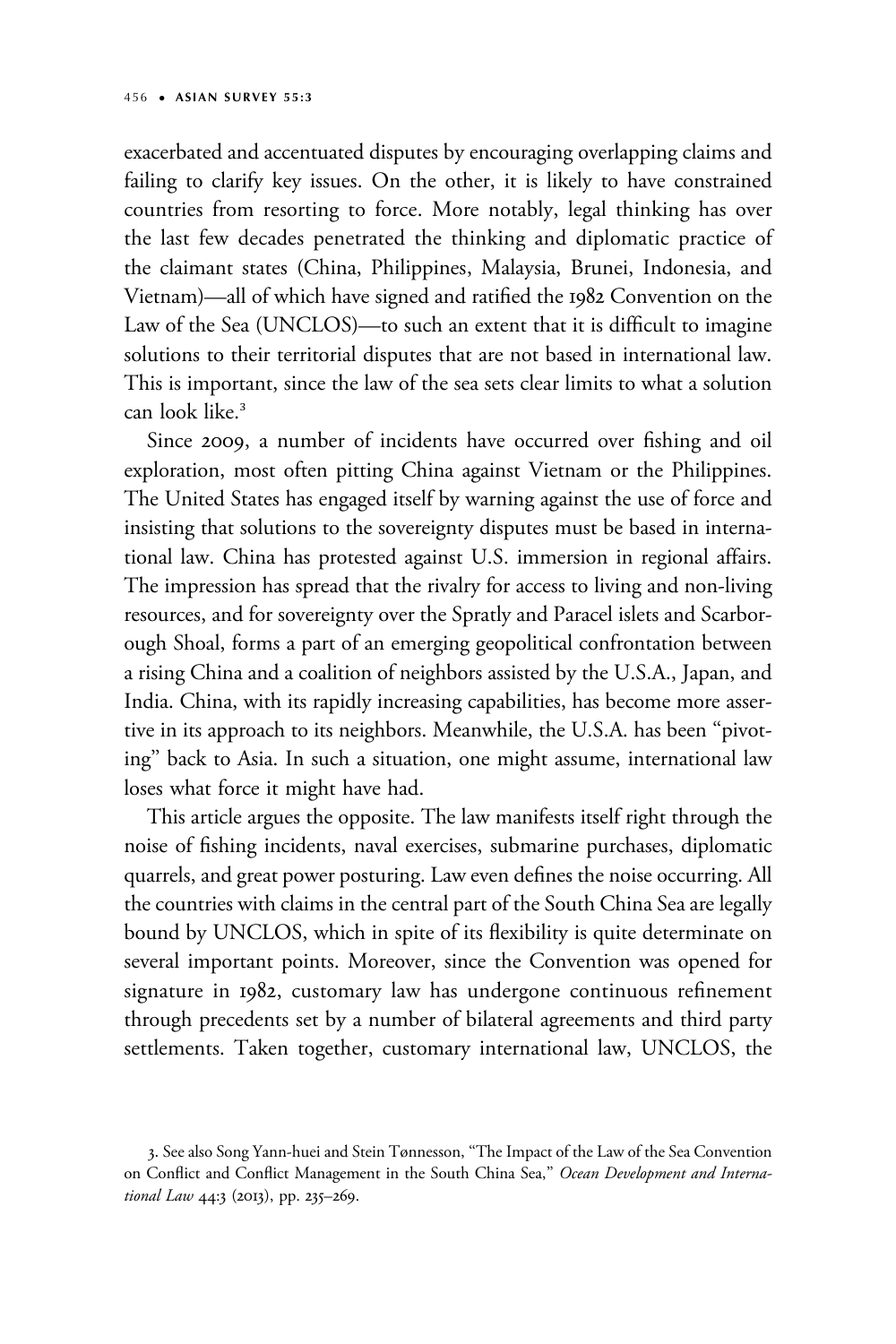U.N. Charter, and other treaty law constitute a substantial legal regime, whose impact on government behavior needs to be assessed.

The South China Sea states have repeatedly declared their intention to apply international law. A Declaration on the Conduct of Parties in the South China Sea (DoC), agreed upon by China and all members of the Association of Southeast Asian Nations (ASEAN) in 2002 referred more than once to the ''universally recognized principles of international law, including the 1982 Convention on the Law of the Sea.''<sup>4</sup> Similar affirmations of respect for international law have been made at many bilateral and multilateral meetings. Thus, when Vietnamese Communist Party General Secretary Nguyen Phu Trong visited Beijing in October 2011, a six-point Sino-Vietnamese agreement was signed, stating that the two countries should solve their maritime disputes ''on the basis of legislation and principles enshrined in international law." Both sides pledged to "fully respect legal principles."<sup>5</sup> After the 19th foreign ministers' meeting of the ASEAN Regional Forum in Phnom Penh in July 2012, the Chair (Cambodia) stated: ''The Ministers stressed the importance of ... respect for the universally recognized principles of international law, including the 1982 UNCLOS . . . " Although there had been acute disagreement at the meeting, the participants unanimously called upon all parties to peacefully resolve their disputes ''in accordance with the recognized principles of international law, including the 1982 UNCLOS."<sup>6</sup> Shortly afterwards, the foreign ministers of ASEAN issued a six-point statement, reaffirming their commitment to ''the peaceful resolution of disputes, in accordance with universally recognized principles of international law."7

This, however, is just words. In order to gauge the relationship between law and practice we must examine the history of international law, the legal status of a controversial Chinese map with a U-shaped line and, notably, conflict behavior.

<sup>4.</sup> Zou Keyuan, China-ASEAN Relations and International Law (Oxford: Chandos, 2009), p. 241.

<sup>5. &</sup>quot;China, Vietnam sign accord on resolving maritime issues." Xinhua (Beijing, China), October 12, 2011.

<sup>6.</sup> Chairman's Statement of the 19th ASEAN Regional Forum, Phnom Penh, July 12, 2012, <[http://www.presspool.jp/asean/officialdocuments/](http://www.presspool.jp/asean/officialdocuments/459991.html)459991.html>, accessed June 27, 2013.

<sup>7.</sup> Statement of the ASEAN Foreign Ministers, Phnom Penh, July 20, 2012, <[http://www.mfaic.](http://www.mfaic.gov.kh/mofa/default.aspx?id=3206&utm_source=buffer&buffer_share=b1430) [gov.kh/mofa/default.aspx?id](http://www.mfaic.gov.kh/mofa/default.aspx?id=3206&utm_source=buffer&buffer_share=b1430)=3206[&utm\\_source](http://www.mfaic.gov.kh/mofa/default.aspx?id=3206&utm_source=buffer&buffer_share=b1430)=[buffer&buffer\\_share](http://www.mfaic.gov.kh/mofa/default.aspx?id=3206&utm_source=buffer&buffer_share=b1430)=b[1430](http://www.mfaic.gov.kh/mofa/default.aspx?id=3206&utm_source=buffer&buffer_share=b1430)>, accessed June 27, 2013.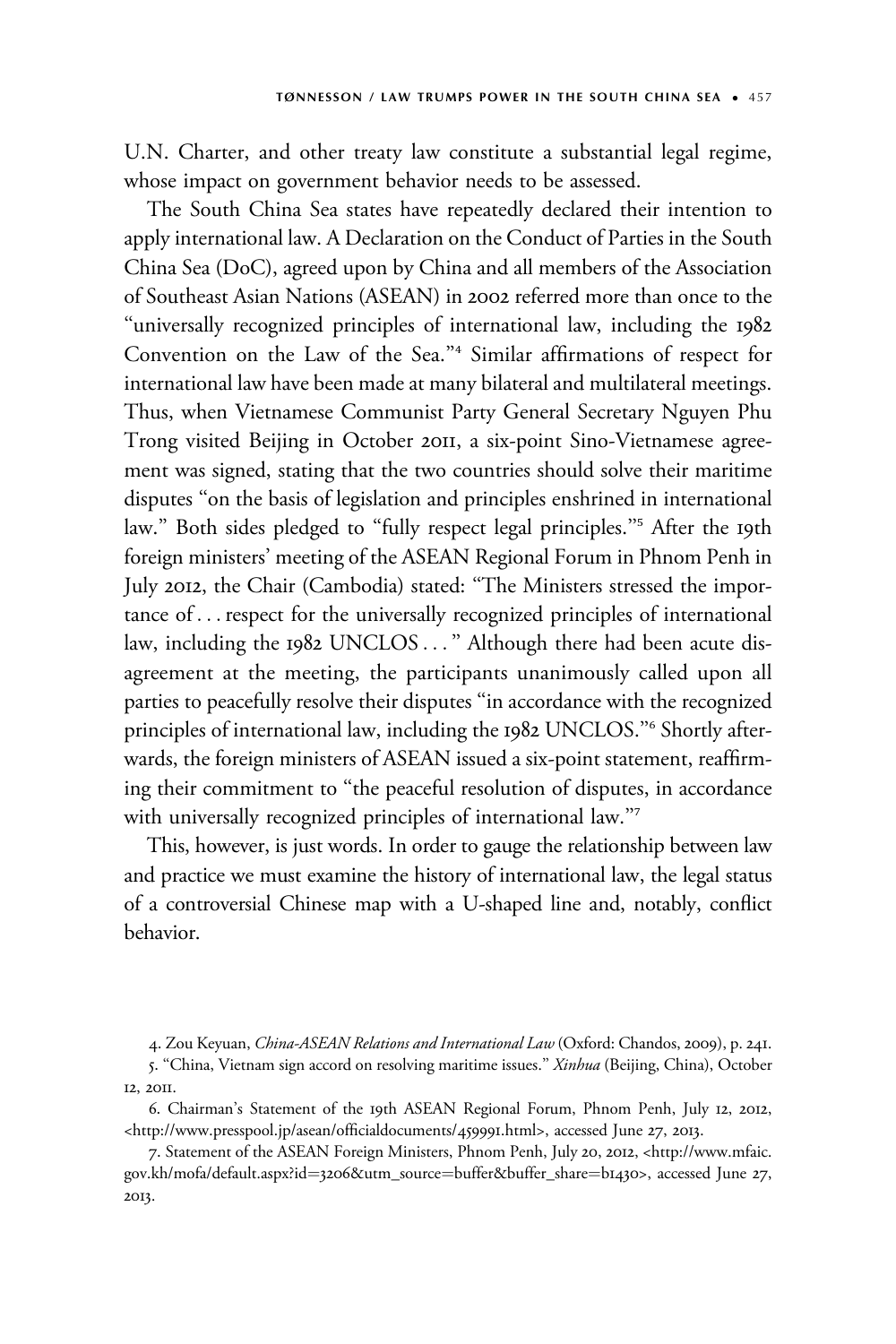#### LEGAL DEVELOPMENTS

When considering the force of law we cannot just look at the law of the sea but must consider other parts of international law as well, both treaty law (such as the UN Charter) and customary law. Although UNCLOS provides an authoritative definition of what constitutes an island, it does not help decide who has sovereignty to it. This is because islands are land, not sea. An island is defined in Article 121.1 as ''a naturally formed area of land, surrounded by water, which is above water at high tide.'' The principles for how to gain sovereignty to islands have developed over centuries, with the main methods being discovery or conquest followed by the erection of a sovereignty marker and/or a public prescription, followed in turn by effective, permanent occupation. The year 1945 brought major change, when the U.N. Charter removed conquest as a legitimate way to gain sovereignty: ''all members shall refrain in their international relations from the threat or use of force against the territorial integrity or political independence of any state, or in any other manner inconsistent with the purposes of the United Nations'' (Article 2.4). Most legal experts agree that this rule of jus cogens institutes a general prohibition against any use of force, except in self-defense or when explicitly authorized by the U.N. Security Council. Hence any territorial conquest made after 1945 is illegal. Today the main way to gain sovereignty over an island is to document a history of continuous, effective occupation.

The law of the sea has developed immensely since 1945, both through state practice and third party settlements, and at three U.N. Conferences: UNCLOS I 1958, UNCLOS II 1960, and UNCLOS III 1973–82. UNCLOS I adopted four conventions: one on the Territorial Sea and Contiguous Zone; one on the Continental Shelf; one on the High Seas; and one on Fishing and Conservation of Living Resources of the High Seas. UNCLOS II failed to agree on anything, but clarified some issues. While UNCLOS I and II were dominated by Western powers, most of whom were keen to protect an uncurtailed freedom of navigation, UNCLOS III came under the influence of a Group of 77 developing countries, including those surrounding the South China Sea. Much as a result of their efforts UNCLOS III did not just incorporate the four 1958 conventions, but also established a territorial sea that can extend up to 12 nautical miles from a coastline, and a regime of sovereign rights to all resources in a 200nm Exclusive Economic Zone (EEZ) and continental shelf. The push for an EEZ and continental shelf as wide as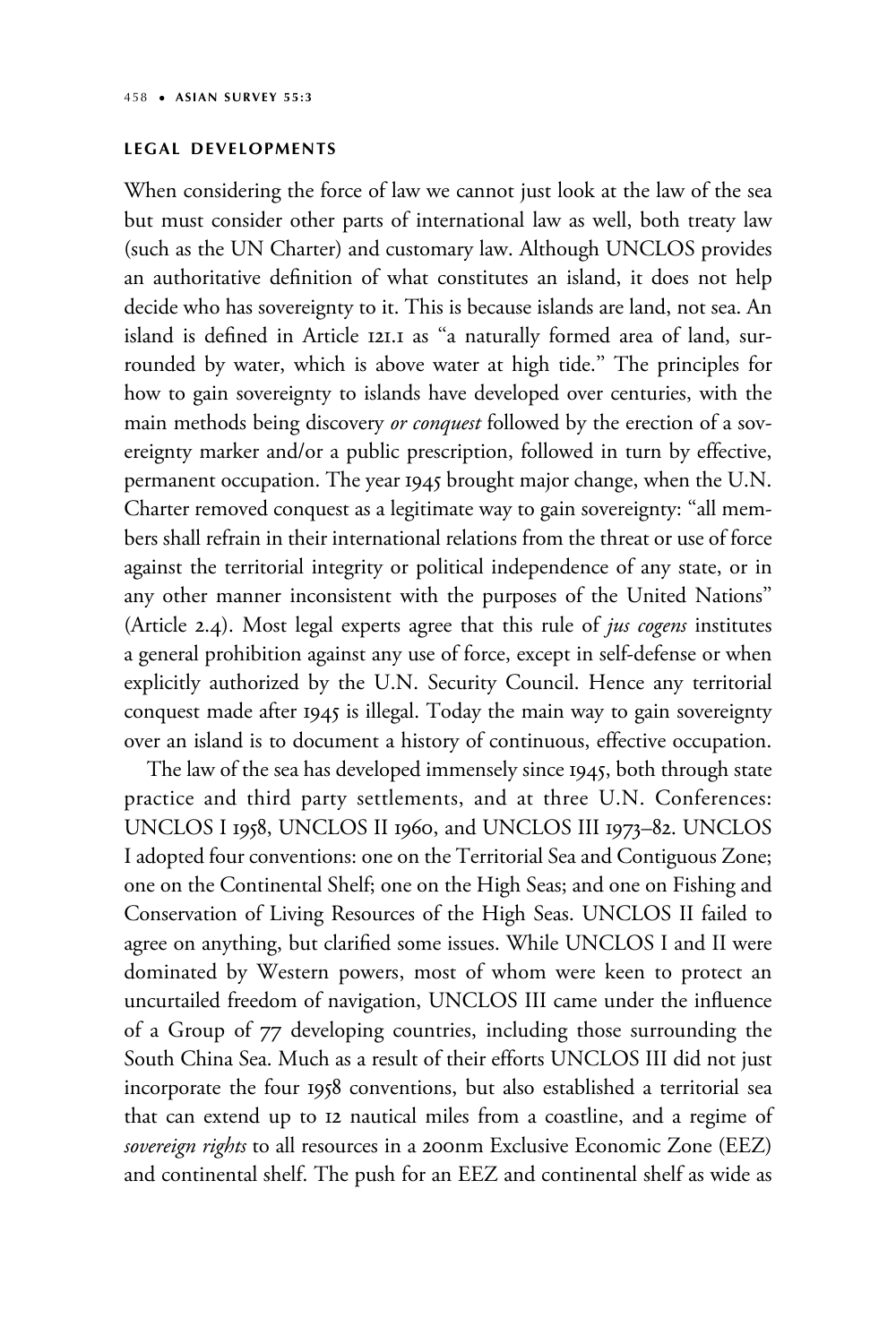200nm did not come primarily from the South China Sea countries but from Latin American and African states facing the Pacific, Atlantic or Indian Oceans. While they would not be hindered by overlapping rival claims, EEZ claims in semi-enclosed seas, like the South China Sea, were bound to overlap.

While China had been represented at UNCLOS I and II by the Republic of China (R.O.C., Taiwan), the People's Republic of China (P.R.C.) took over China's U.N. seat just before UNCLOS III. China played a prominent role in the Group of 77, demonstrating its status as a developing country in opposition to the ''hegemonistic'' U.S.A. and U.S.S.R. After the adoption of the Convention, the chairman of the Chinese delegation declared: ''The new convention has ... brought about a change in the situation in which the old law of the sea only served the interests of a few big powers. This is conducive to the fight against maritime hegemonism.''<sup>8</sup> At first, Beijing defended every nation's right to unilaterally define the breadth of its territorial sea, if need be out to 200nm.<sup>9</sup> When it became clear that this was anathema to the maritime great powers China went along with a compromise solution of instituting a 200nm EEZ, where the state would have just sovereign rights to the resources, not *sovereignty*. The establishment of the 200nm EEZ was fully supported by China but was not tailored to suit its own particular needs, since China does not face the ocean but a string of semi-enclosed seas. Yet Beijing was satisfied, signed the Convention on the first day it was open for signature, and ratified it in 1996.

China had some disagreements, however.<sup>10</sup> One concerned the median line: China objected to the principle of using an equidistant or median line in establishing the boundaries between states with adjacent or opposite coasts. Instead it wanted a flexible system allowing for a more general equitability. When China ratified the Convention, it made an accompanying statement saying that it would effect the delimitation of the boundary of the maritime jurisdiction with the states with coasts opposite or adjacent to China "in accordance with the principle of equitability."<sup>11</sup> Customary law has since

<sup>8.</sup> Jeanette Greenfield, China's Practice in the Law of the Sea (Oxford: Clarendon Press, 1992), p. 203.

<sup>9.</sup> Ibid., pp. 57–64.

<sup>10.</sup> Ibid., pp. 198–204.

<sup>11.</sup> U.N., Oceans & Law of the Sea, Declarations and Statements, [<http://www.un.org/depts/los/](http://www.un.org/depts/los/convention_agreements/convention_declarations.htm#China%20Upon%20ratification) [convention\\_agreements/convention\\_declarations.htm#China](http://www.un.org/depts/los/convention_agreements/convention_declarations.htm#China%20Upon%20ratification)%20[Upon](http://www.un.org/depts/los/convention_agreements/convention_declarations.htm#China%20Upon%20ratification)%20[ratification](http://www.un.org/depts/los/convention_agreements/convention_declarations.htm#China%20Upon%20ratification)>, accessed July 21, 2012.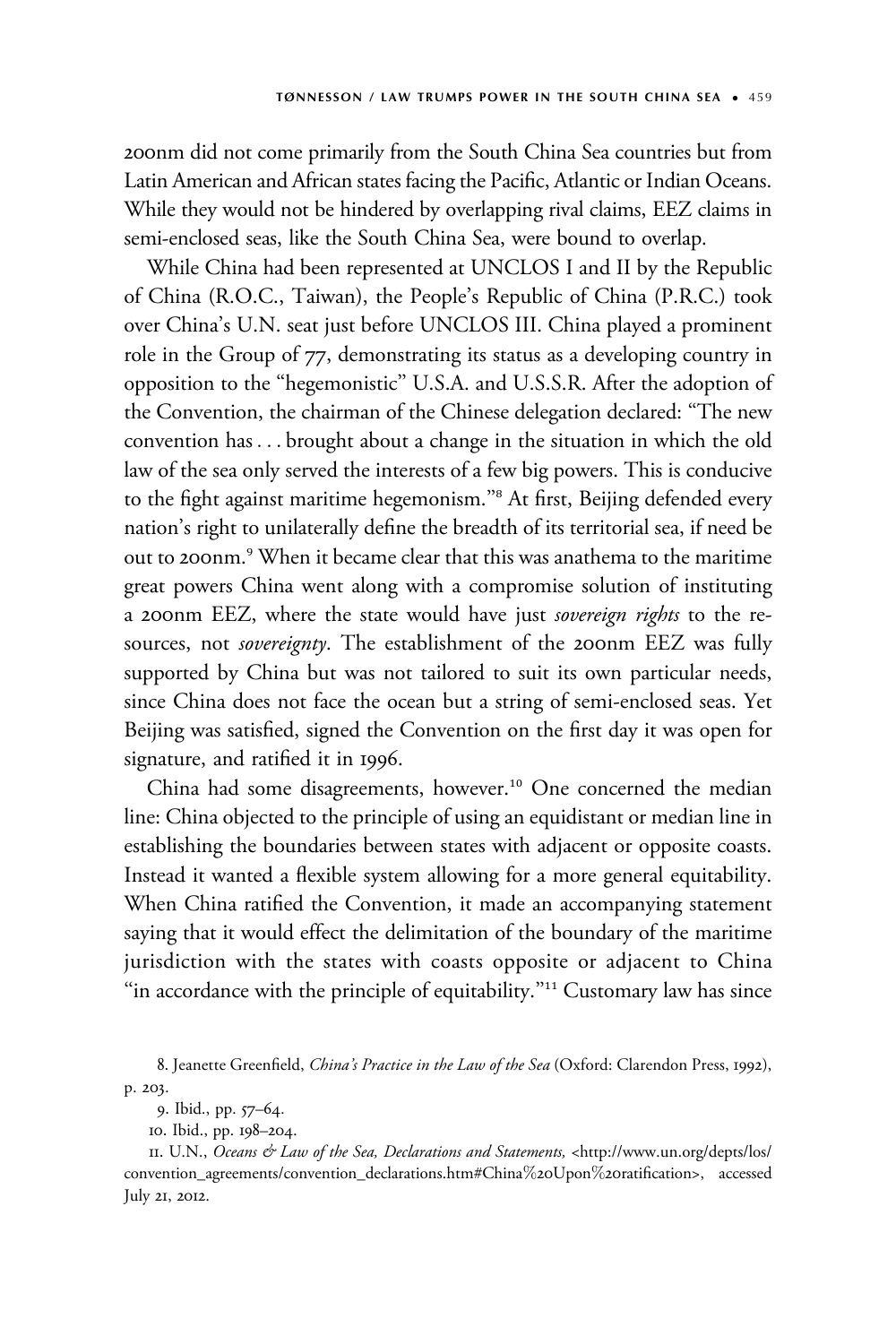moved in the direction of using the median line principle, with an approach whereby one first draws up an equidistant line, and then adjusts, if need be, for equity, based on the length of the coasts and other relevant circumstances. China has continued to emphasize a more general equity/equitability without, however, defining it. On November 19, 2012, after having taken part in the International Court of Justice (ICJ)'s unanimous judgment on the maritime boundary between Nicaragua and Colombia, Chinese judge Xue Hanqin made an independent declaration saying she would have preferred to take equity into account from the beginning instead of first drawing an equidistant line and then adjusting for equity.<sup>12</sup>

Another of China's disagreements, which it shares with several other parties to UNCLOS as well as non-parties such as the U.S.A, concerns third party settlement: China will rely entirely on negotiations, and therefore took exception to the provisions in UNCLOS for international adjudication or arbitration when it ratified the Convention in 1996 and again in 2006, when it officially stated that it did not accept the procedures for obligatory third party settlement. In February 2013, this led China to reject a request from the Philippines to appoint a Chinese representative in an Arbitral Tribunal to clarify the meaning of the Chinese U-shaped line (see below). The Arbitral Tribunal thus had to be established without Chinese participation. When the Tribunal set a December 15, 2014 deadline for China to present its views on the Philippines' request, the Chinese Foreign Ministry instead issued a 93 point ''position paper,'' arguing that the Tribunal had no jurisdiction in the matter.<sup>13</sup>

A third disagreement concerns the freedom of navigation. China wanted UNCLOS III to give coastal states a right to demand prior notification from warships passing through the territorial sea. This was unacceptable for the U.S.A., U.S.S.R., and U.K., which insisted on the right to unhindered ''innocent passage.'' China declared its dissenting view at the end of the conference in 1982, and restated it when ratifying the Convention in 1996. <sup>14</sup> Hence China

12. I.C.J., ''Territorial and maritime dispute (Nicaragua v. Colombia),'' [<http://www.icj-cij.org/](http://www.icj-cij.org/docket/files/124/17172.pdf) [docket/files/](http://www.icj-cij.org/docket/files/124/17172.pdf)124/17172.pdf>, accessed June 25, 2013.

13. ''Position Paper of the Government of the People's Republic of China on the Matter of Jurisdiction in the South China Sea Arbitration Initiated by the Republic of the Philippines.'' December 7 (2014), <[http://www.fmprc.gov.cn/mfa\\_eng/zxxx\\_](http://www.fmprc.gov.cn/mfa_eng/zxxx_662805/t1217147.shtml)662805/t1217147.shtml>, accessed February 19, 2015.

14. U.N., Oceans & Law of the Sea, op. cit.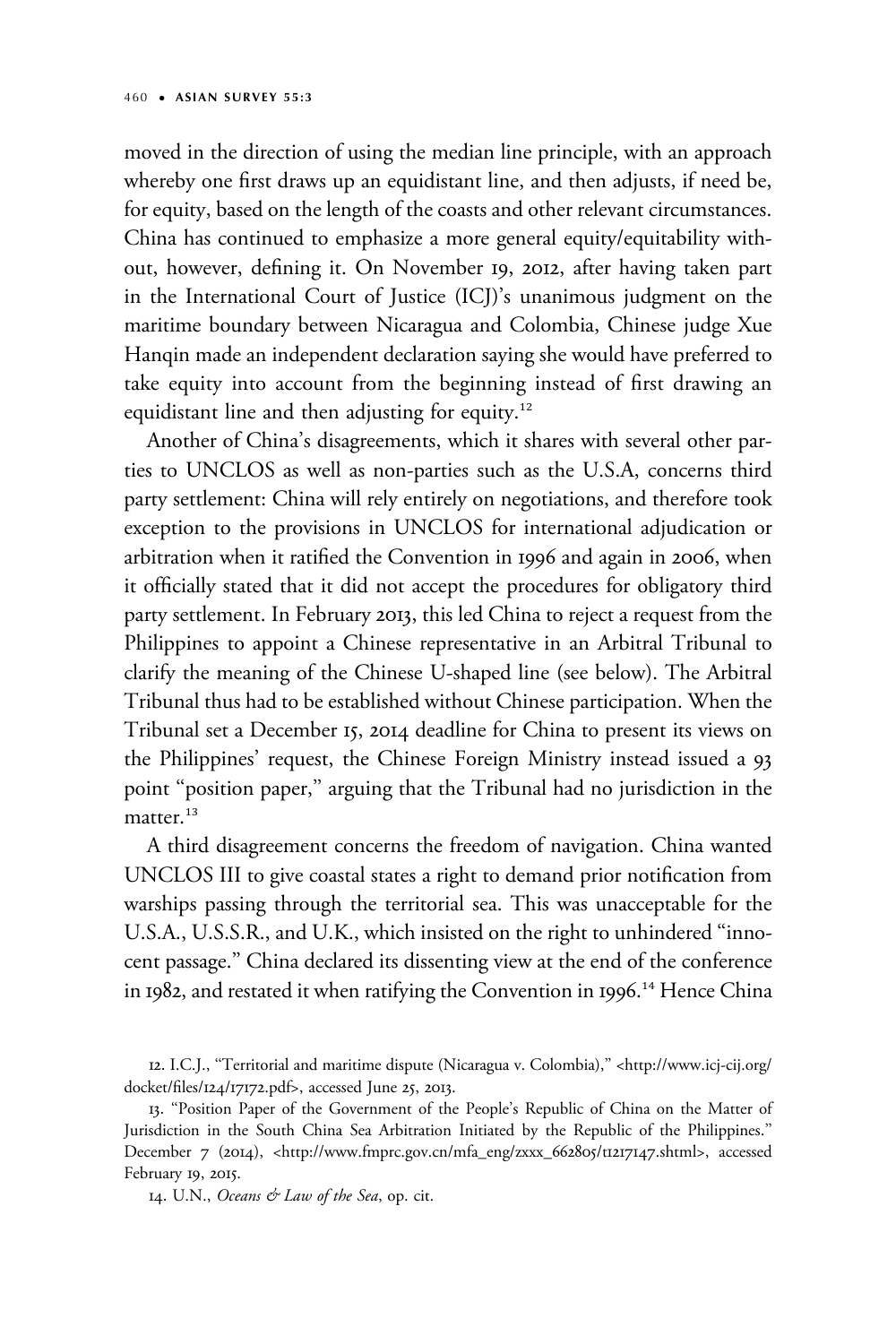considers itself free to demand prior notification from warships passing through its territorial sea. Freedom of (military) navigation still remains a bone of contention between China and the U.S.A., although now mainly concerning the EEZ. China refuses to accept military exercises and reconnaissance activities in its EEZ, which the U.S.A. considers ''international waters.''<sup>15</sup>

During UNCLOS III, the disputes in the South China Sea widened from concerning mainly sovereignty over islands to also including naval freedom, rights to living and non-living resources, and delimitation of maritime zones. Meanwhile the number of claimant states increased. Until 1945 the protagonists had been the R.O.C., France, and Japan (including Taiwan, its colony from 1895–1945). Japan renounced its claims in 1951. A number of new states then emerged that all claimed islands as well as maritime zones: the P.R.C., South and North Vietnam, the Philippines, Malaysia, and Brunei. Indonesia also claimed an EEZ and continental shelf in the southern part of the sea.

Since then a big difficulty has been the importance attributed to the small Spratly and Paracel islets due to the possibility that some of them could generate a 200nm EEZ. This problem is due to the vagueness of UNCLOS Article 121.3: ''Rocks which cannot sustain human habitation or economic life of their own shall have no exclusive economic zone or continental shelf.'' In its November 19, 2012 judgment in the Nicaragua v. Colombia case, the International Court of Justice expressly considered that Article 121 ''forms an indivisible régime, all of which ... has the status of customary international law.''<sup>16</sup> So far, however, the court has shied away from defining exactly what it means to sustain human habitation or economic life.<sup>17</sup> In their Sharing the Resources, Valencia, Van Dyke and Ludwig said the best approach, in terms of international law, logic and practicality would be to "deny extended maritime zones to any of the Spratlys." They could be given

15. Peter Dutton, ed., Military Activities in the EEZ: A US-China Dialogue on Security and International Law in the Maritime Commons (Newport, Rhode Island: Naval War College China Maritime Studies Institute, 2010), No. 7.

16. I.C.J., ''Territorial and maritime dispute (Nicaragua v. Colombia),'' p. 51, para 139, <[http://](http://www.icj-cij.org/docket/files/124/17164.pdf) [www.icj-cij.org/docket/files/](http://www.icj-cij.org/docket/files/124/17164.pdf)124/17164.pdf>, accessed June 25, 2013. For the court's failure to interpret article 121.3 in connection with its decision that the Serrana bank should have no effect beyond 12 nautical miles, see paras 180 and 238. With a length of 1000 meters and breadth of 400 meters Serrana has the same size as Itu Aba/Taiping Dao, the largest of the Spratly islands.

17. A concise discussion may be found in Clive R. Symmons, ''Maritime zones from islands and rocks," in S. Jayakumar, Tommy Koh and Robert Beckman, eds, The South China Sea Disputes and Law of the Sea. Cheltenham: Edward Elgar (2014), pp. 55-120 (see pp. 98-107).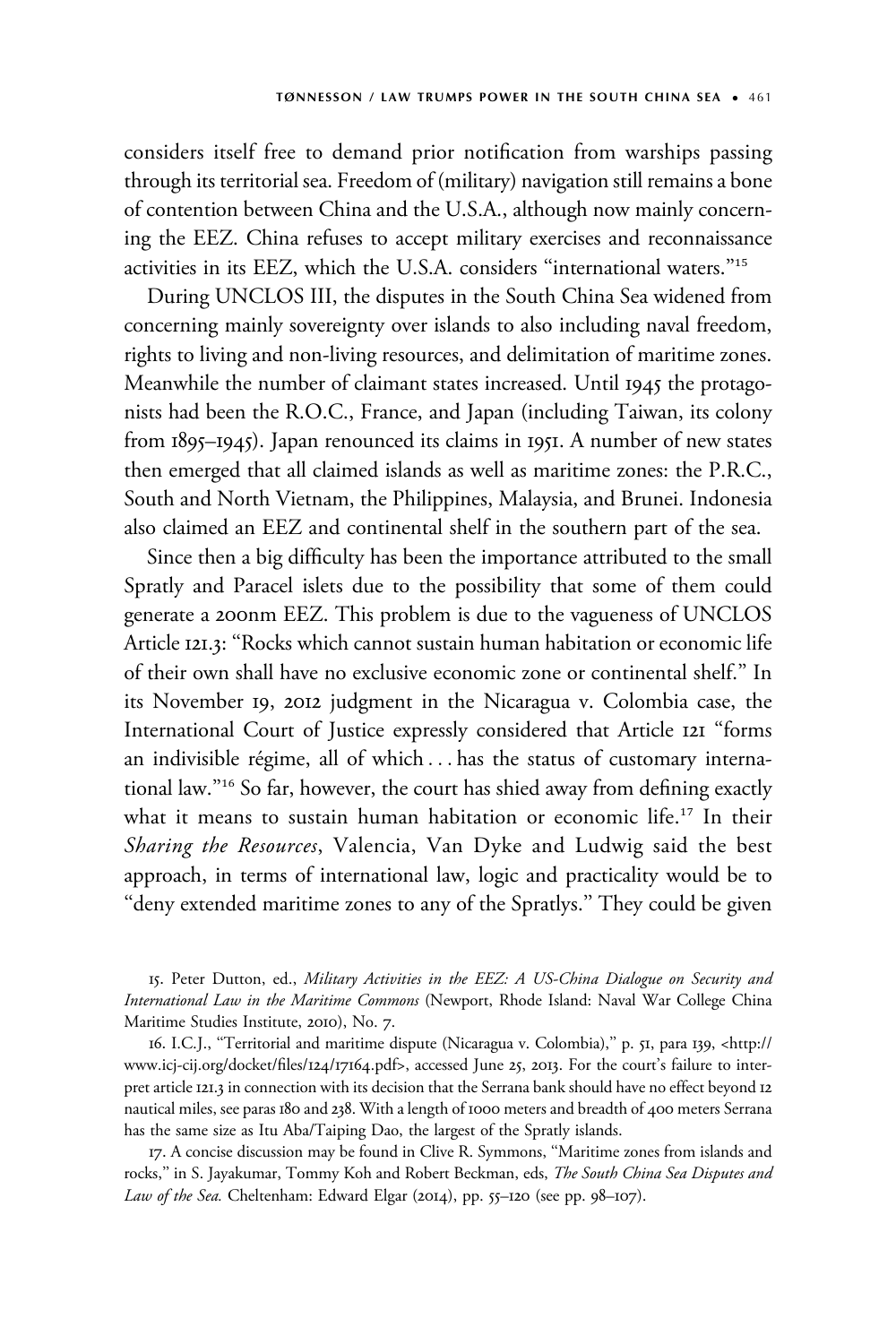a regional jointly managed zone, including the 12 nautical mile territorial sea around each high tide elevation and any low tide elevation in their vicinity.<sup>18</sup> By contrast, the late Jonathan Charney held that some of the Spratlys might generate extended maritime zones. He thus found it necessary to resolve the sovereignty issue before settling maritime boundaries. Yet he also confirmed, with reference to customary international law, that ''the greater division of the South China Sea may be largely unaffected by the islands. The driving force will be the mainland coastlines.'' In general, said Charney, ''the fundamental boundary delimitations for this area, if they are realized, will tend to enclave or ignore most of the islands and approach an equidistant line generated from the most substantial feature.''<sup>19</sup>

Since no agreement on maritime delimitation seems likely any time soon there have been many calls for interim joint development or joint management. While this is perhaps not so realistic for hydrocarbons, it is urgent for the conservation of fish stocks. UNCLOS does not, however, include a legal obligation for states bordering a semi-enclosed sea to cooperate. Article 123 says only that they "should" cooperate in the exercise of rights and performance of duties.

For the South China Sea the most controversial legal provisions are the freedom of navigation, regime of islands, the 200nm EEZ and continental shelf, and the possibility to extend a continental shelf beyond 200nms. As regards the former, China is not alone in wanting to prevent military exercises or reconnaissance in its EEZ. India, Thailand and Vietnam have also adopted laws to this effect. However, on the issue of the Spratlys' capacity to generate extended maritime zones, China and Taiwan now stand alone against the rest. As for the 200nm EEZ, while China does not perhaps regret its support for it at UNCLOS III, it would prefer something different in the South China Sea, either a joint development regime or one where China enjoys "historic rights" beyond 200 nautical miles. As for the extension of the continental shelf beyond 200nm, Malaysia and Vietnam have made submissions to the U.N. Commission on the Limits of the Continental Shelf (CLCS), while the Philippines, Brunei and China have not yet done so.<sup>20</sup>

<sup>18.</sup> Valencia, Van Dyke and Ludwig, Sharing the resources, p. 45.

<sup>19.</sup> Jonathan I. Charney, "Central East Asian Maritime Boundaries and the Law of the Sea," The American Journal of International Law 89:4 (1995), pp. 724–49 (741–42).

<sup>20.</sup> Alex Oude Elferink, ''Do the coastal states in the South China Sea have a continental shelf beyond 200 nautical miles?'' in S. Jayakumar et al, op. cit, pp. 164–191.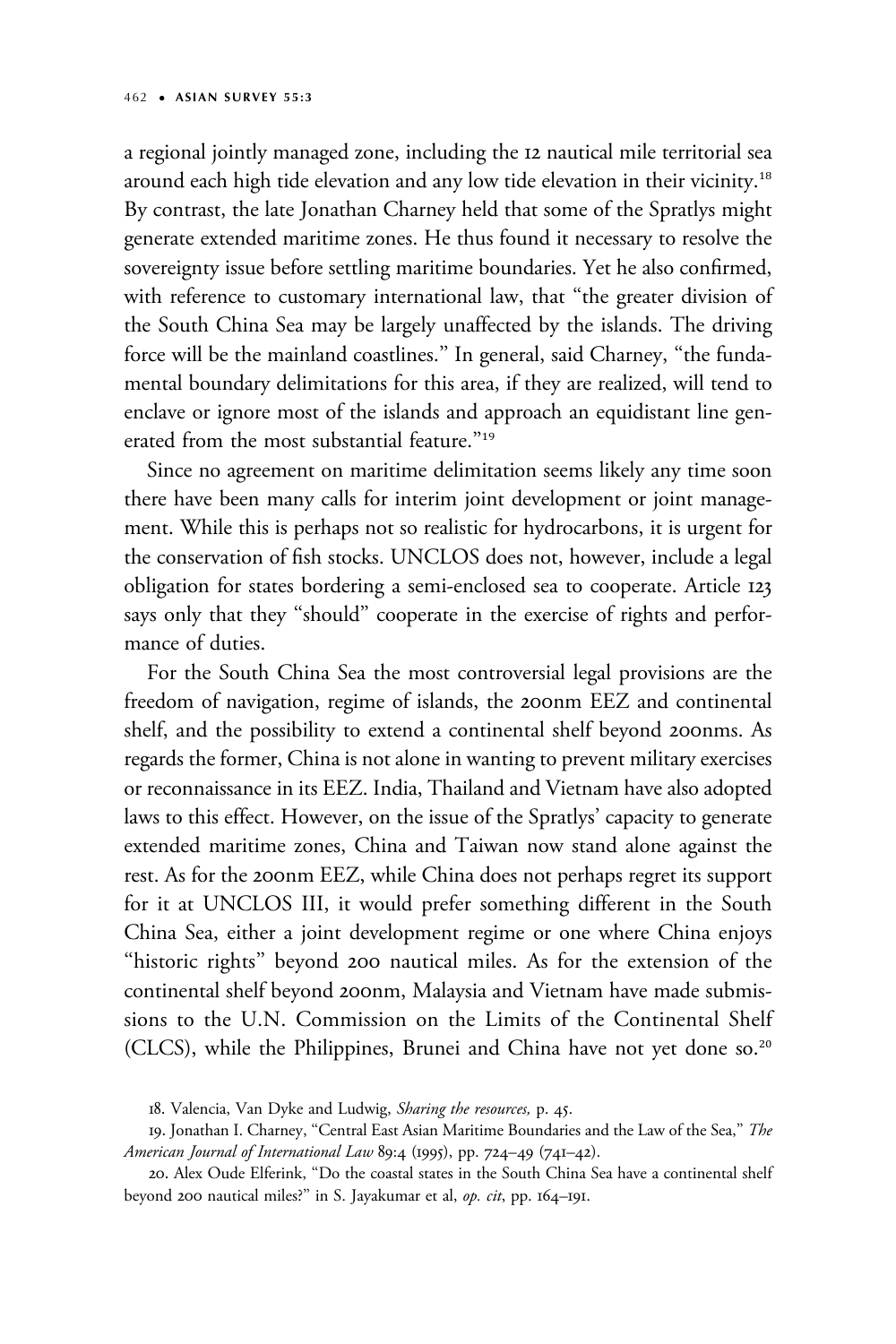The main factor behind China's excessive expectations, and the main obstacle to defining China's maritime claims in consonance with the law of the sea, is its U-shaped line.

# THE MAP

Since the late 1940s most Chinese maps have contained an interrupted line running around the South China Sea at a short but variable distance from the surrounding coasts. This is the U-shaped "nine-dashed" line. It was first published officially in an Atlas of Administrative Areas by the R.O.C. in 1948.<sup>21</sup> This was at a time when only some Latin American states had claimed a 200 nautical mile territorial sea or fishery zone. The line is thus not likely to have been meant as a maritime zone claim. It meant that China claimed all islands within it.

In the 1960s–70s, when the option to claim extended maritime zones emerged, the U-shaped line took on a new meaning as a claim to a vast "maritime territory." This is how the media generally interpret the line today, both in and outside China, although most legal scholars, including the Chinese, are aware that the line can only indicate a claim to the islands within it and their adjacent waters, i.e., their maritime zones. According to a U.K. based Chinese legal expert, ''the majority of the Chinese scholars tend to recognize that the line is the one that only defines the islands and other territories within the line."<sup>22</sup> Some Chinese scholars have looked for ways to meet their compatriots' exaggerated expectations by arguing that China has special ''historic rights,'' not just to fish but also to non-living resources. The historic rights argument is difficult to justify legally.

The only reasonable interpretation is that the line indicates a claim to islands and their maritime zones. Even as such, however, the map does not in itself constitute a valid legal claim. Unilaterally drawn maps that are not annexed to treaties are not given much weight when boundary disputes are decided on the basis of customary international law.<sup>23</sup> The Chinese are aware

22. Ibid., p. 178. For an even clearer statement, see Ye Qiang and Jiang Zong-qiang, ''China's ''Nine-dash Line'' Claim: US Misunderstands. '' RSIS Commentary 011, January 14 (2015), <[http://](http://www.rsis.edu.sg/wp-content/uploads/2015/01/CO15011.pdf) [www.rsis.edu.sg/wp-content/uploads/](http://www.rsis.edu.sg/wp-content/uploads/2015/01/CO15011.pdf)2015/01/CO15011.pdf>, accessed February 19, 2015.

23. Eric Franckx and Marc Benatar, ''Dots and Lines in the South China Sea: Insights from the Law of Map Evidence," Asian Journal of International Law 2 (2012), pp. 89-118 (104, 115). U.S.

<sup>21.</sup> Zou Keyuan, China-ASEAN, pp. 176–77.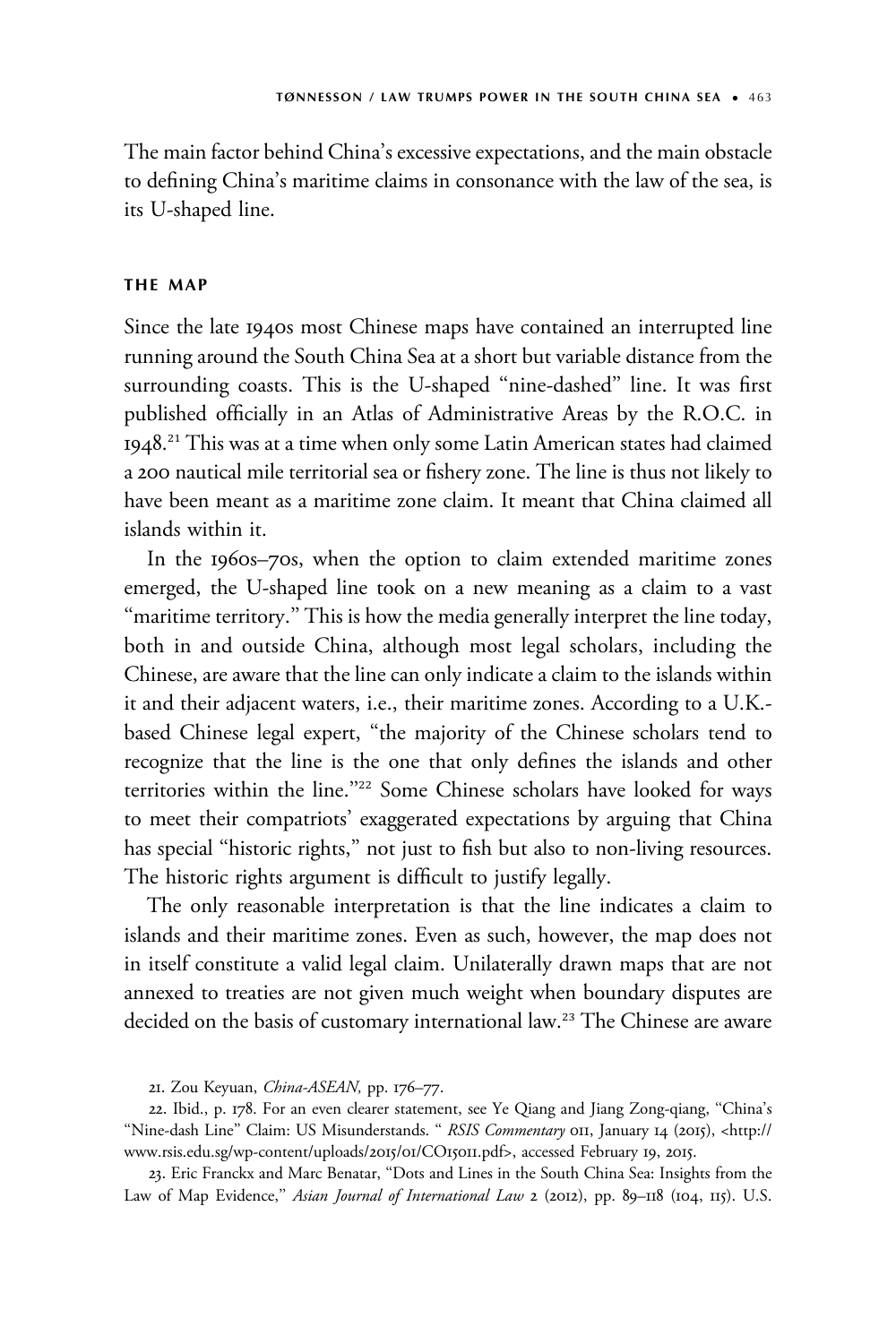that they need better grounds for their sovereignty claim to the Spratlys. Meanwhile, the other claimant states are waiting for China to clarify its 200nm EEZ and continental shelf claim, measured from Hainan Province, the mainland coast, Taiwan (under the ''one-China principle''), and from smaller islands deemed capable of generating an EEZ and continental shelf. China may try to use base points in the Paracels but will find it hard to do the same in the Spratlys since all its high tide elevations (islands) are occupied by other countries, except for the Taiwan-occupied Itu Aba/Taiping Dao.<sup>24</sup> China might argue that only Itu Aba can generate extended maritime zones. Itu Aba is China's greatest asset in the Spratly area. Until now, however, China has considered—on dubious legal grounds—the whole of the Paracels and Spratlys (Nansha) to constitute a single (archipelagic) unit.<sup>25</sup>

In May 2009, the challenge from the U-shaped line became acute as the U.N. deadline approached for coastal states to submit calculations of how far their continental shelf extends beyond 200 nautical miles. China did not make a submission but provided some ''preliminary information'' and used other countries' submissions as a pretext for promoting its claims in protest letters. Vietnam submitted one continental shelf calculation for the northern part of the sea and one jointly with Malaysia for the southern part. The joint calculation *ignored* the Spratly islands. This means that the two countries had reached the conclusion that none of the Spratlys—not even those occupied by themselves—should have any effect on the extension of the continental shelf. Vietnam and Malaysia thus joined the Indonesian view that the Spratlys can have no EEZ or continental shelf. China protested to the U.N. the following day and for the first time attached to an official diplomatic communication its map with the U-shaped line. Malaysia, Vietnam, Indonesia and Brunei protested against the protest. So did the Philippines, which had not submitted its own calculation for the South China Sea but had protested against the Malaysian-Vietnamese submission since China might argue that only It<br>China might argue that only It<br>Itu Aba is China's greatest ass<br>China has considered—on dub<br>and Spratlys (Nansha) to const<br>In May 2009, the challenge<br>U.N. deadline approached for c<br>their cont it included calculations from Sabah, whose inclusion in the Federation of

Department of State, Bureau of Oceans and International Environmental and Scientific Affairs, "China: Maritime Claims in the South China Sea, "Limits in the Seas 143, December 5 (2014).

<sup>24.</sup> While some very small rocks may have been above water at high tide at the reefs where China built controversial artificial islands during 2013–2015, this is no longer possible to ascertain. UNCLOS gives artificial islands a right only to a 500 meter security zone, not to any territorial sea.

<sup>25. &</sup>quot;Position Paper" op. cit.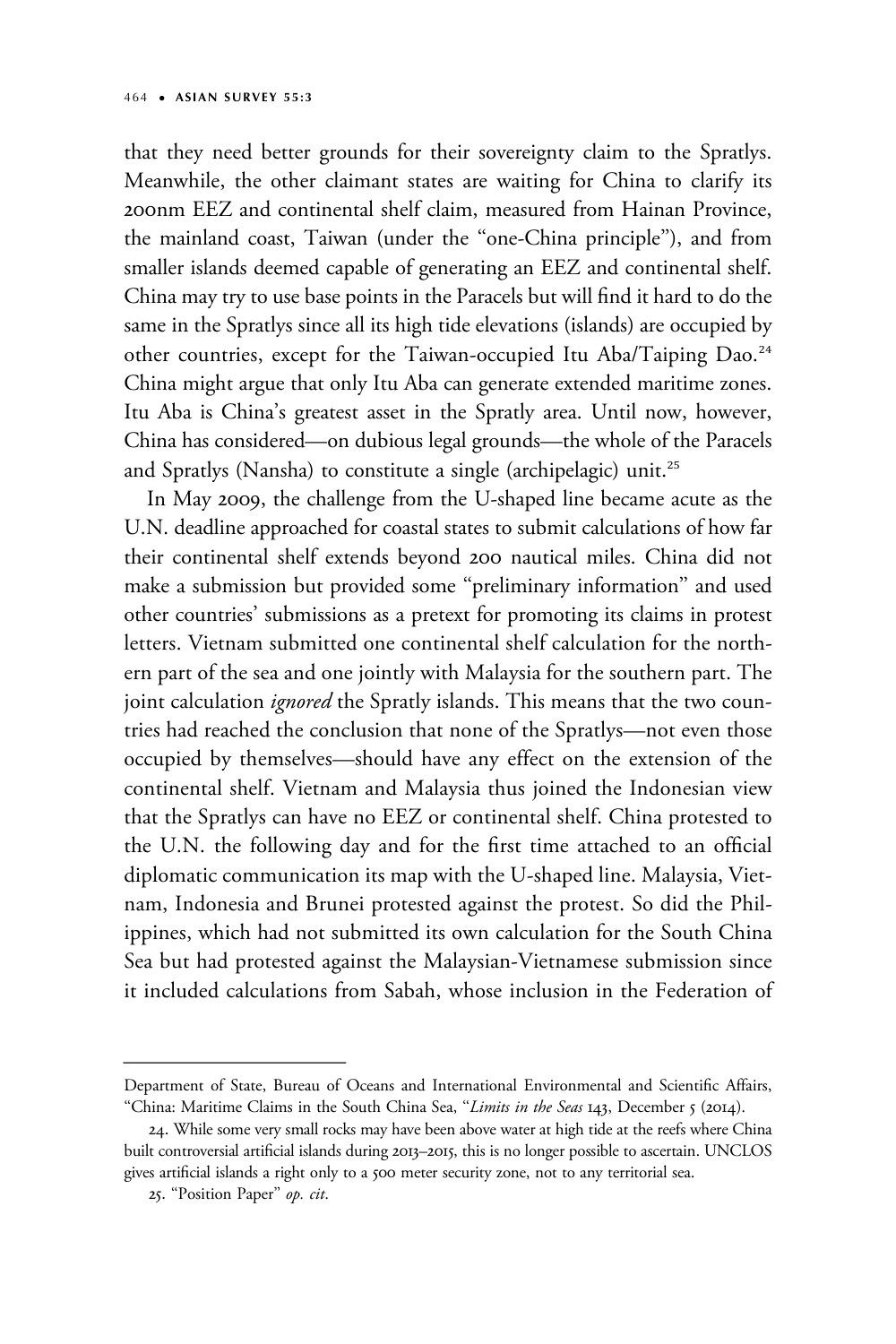Malaysia has never been accepted by Manila. These protests will prevent the CLCS from handling or deciding upon the Malaysian and Vietnamese submissions.

In the general consternation caused by China's official use of the U-shaped line, too little attention was paid to the wording of the cover letter: ''China has undisputable sovereignty over the islands in the South China Sea and the adjacent waters, and enjoys sovereign rights and jurisdiction over the relevant waters as well as the seabed and subsoil thereof (see attached map).'' While the words ''adjacent'' and ''relevant'' are not terms used in UNCLOS, the only reasonable interpretation is that China claims all islands inside the U-shaped line and their maritime zones. The extension of China's maritime zone claims thus depends on the capacity of the Spratly islets to generate extended maritime zones. In April 2011, China officially stated that ''China's Nansha [Spratly] Islands is [sic.] fully entitled to Territorial Sea, Exclusive Economic Zone (EEZ) and Continental Shelf.''<sup>26</sup> This pits China against the consensus reached by the Southeast Asian claimants.

On February 29, 2012, in an attempt to reassure international opinion, a Chinese Ministry of Foreign Affairs (MFA) spokesperson stated: ''No country including China has claimed sovereignty over the entire South China Sea."<sup>27</sup> This should mean that China does not claim any part of the sea that cannot be part of its 200nm EEZ calculated from the Chinese coast or from islands under Chinese sovereignty. However, it soon became clear that the statement did not represent a concerted Chinese view. In June 2012, in apparent retaliation against a new Vietnamese maritime law, the China National Offshore Oil Company (CNOOC) put out nine blocks for tender in areas that are closer to the Vietnamese coast than to any island claimed by China.<sup>28</sup> These blocks are thus clearly on Vietnam's continental shelf. China's December 2014 ''Position Paper'' also refrained from clarifying the meaning of the U-shaped line.

<sup>26.</sup> ''The Permanent Mission of the PRC to UN Secretary General Ban Ki-Moon CML/8/2011,'' April 14, 2011.

<sup>27.</sup> Mark Taylor Fravel, "Clarifying China's Claim," The Diplomat, March 5, 2012.

<sup>28.</sup> China National Offshore Oil Corporation (CNOOC), ''Notification of Part of Open Blocks in Waters under Jurisdiction of the People's Republic of China Available for Foreign Cooperation in the Year of 2012," <[http://en.cnooc.com.cn/data/html/news/](http://en.cnooc.com.cn/data/html/news/2012-06-23/english/322127.html)2012-06-23/english/322127.html>, accessed July 21, 2012.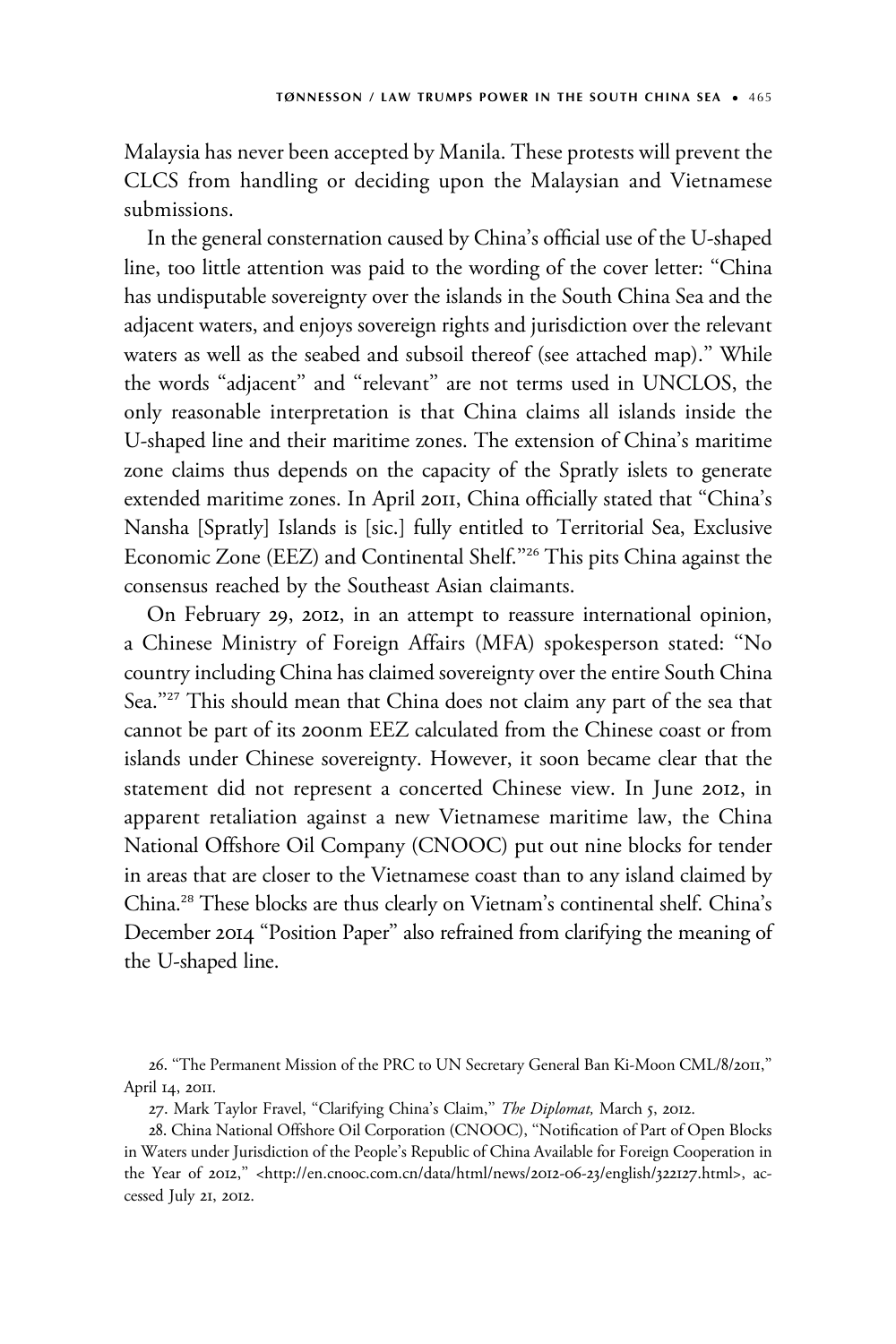#### THE USE OF FORCE

As a basis for discussing the impact of these legal developments, a history of conflict behavior is needed. Since the 1930s there have been seven crises in the South China Sea, interspersed with periods of détente. From the 1840s onward, Europeans charted the South China Sea, establishing the location of islands, reefs and shoals. Britain claimed sovereignty over some of the Spratlys but later let its claim lapse. Under European inspiration, the Vietnamese Nguyen Dynasty claimed sovereignty over the Paracels, and the Chinese Qing Dynasty did the same thing. Thus by the early 1900s there were already conflicting modern claims. Yet there was little conflict until the 1930s. Oil was not yet on people's mind and no one imagined that small islets could generate huge zones. As a U.S. colony, the Philippines showed only scant interest in features such as Scarborough Shoal, outside the parameters defined in the Spanish-American treaty of 1898 for its archipelago.

The relative calm ended with the growing rivalry between Japan and the European powers. Japanese companies took an interest in the Paracels and Spratlys from the 1920s, at a time when China was internally divided. The years 1933–41 marked the first crisis, with intense rivalry in the Paracels and Spratlys. France, Japan, and China all pushed claims by sending expeditions, setting up markers, making official declarations, publishing maps, and exchanging diplomatic notes. The U.K. stood back while letting France serve as a buffer against Japan. Although France and Japan both did their best to provide legal arguments for their claims, the driving force behind the rivalry was the naval contest between Japan and the Western powers.

During 1942–44, the South China Sea was a ''Japanese lake.'' Naval realpolitik reigned supreme. For some time, there was a dual presence in the Paracels and Spratlys of Taiwanese-Japanese and French-Vietnamese nationals (Indochina remained under French administration until March 9, 1945). The Japanese deployed submarines in the Spratlys and fortified some islands. The Paracels were raided by U.S. aircraft in early 1945, and Itu Aba faced naval bombardment in May.<sup>29</sup> In U.S. plans for the invasion of Japanese-held territories, however, the South China Sea islands were mostly ignored. They were of little strategic value.

With its surrender and loss of Taiwan, Japan's role in the South China Sea was over. During 1946–47 there was a second crisis, when Chiang Kai-shek

29. Bill Hayton, The South China Sea (New Haven, MA: Yale University Press, 2014).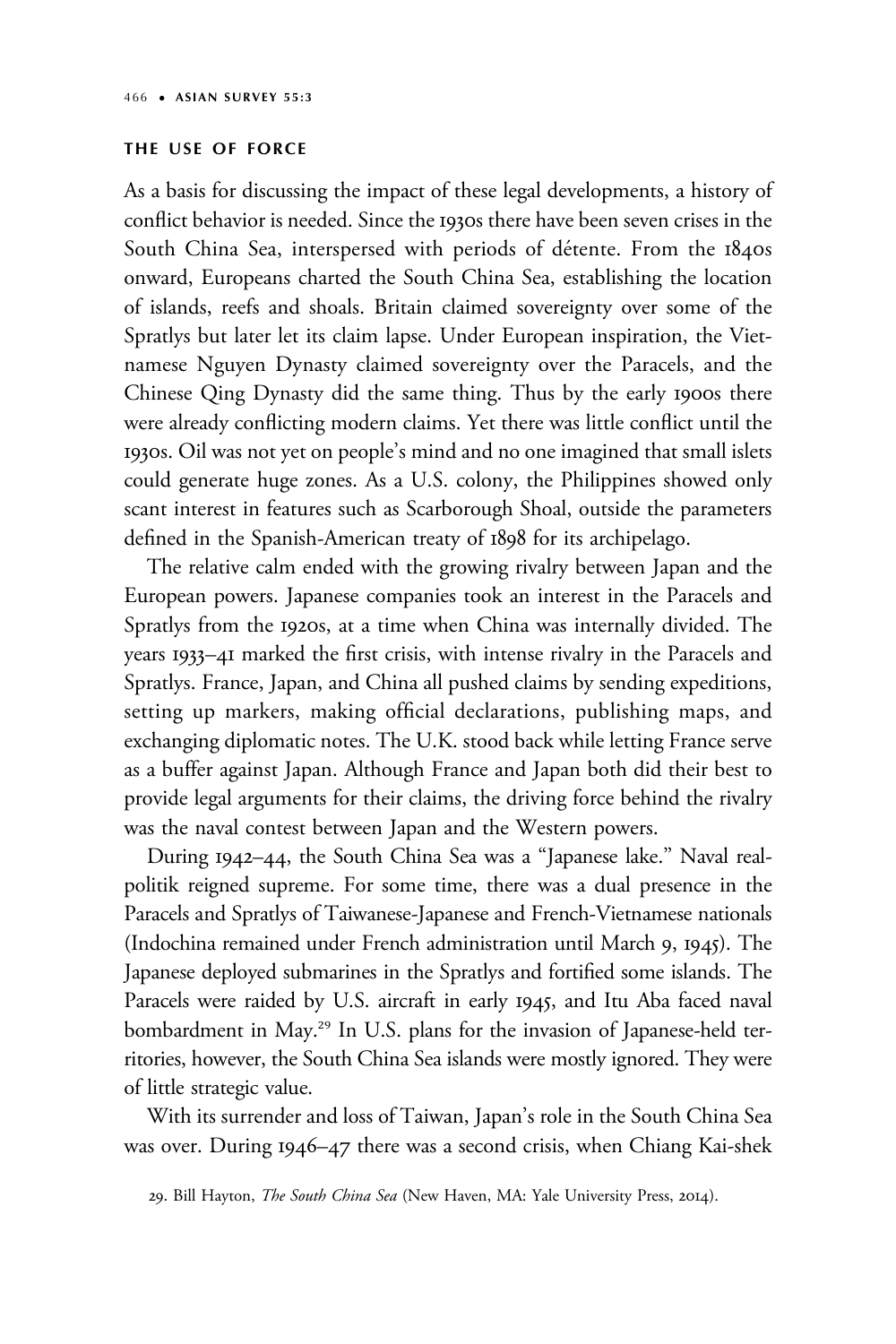sent an expedition to the Spratlys and occupied Woody Island in the Paracels.<sup>30</sup> France, China's main rival at the time, also sent expeditions. When a French warship landed at Woody Island in January 1947, it found a Chinese garrison there. A standoff ensued, ending when the French withdrew to Pattle Island and established a base there instead. The Paracels were thus divided between the Chinese-held Amphitrite Group and the Franco-Vietnamese Crescent Group. The division lasted for the duration of the Chinese Civil War, the French Indochina War, and most of the Vietnam War. When the P.R.C. was established in 1949 and Chiang Kai-shek fled to Taiwan, the two Chinese governments were too busy fighting each other to waste resources on small islets. The same was the case for France and the French-controlled state of Vietnam, whose overall priority was their struggle with the Viet Minh. The period 1950–54 was therefore a quiet time at sea. Japan formally renounced its claim to the South China Sea islands at the San Francisco Conference in 1951 and in a separate agreement with the R.O.C. the following year, but did not say to whom. In 1950, at the outbreak of the Korean War, the British Commonwealth discussed the Spratlys' strategic importance. Australia argued that communist China must be prevented from taking them. The British Navy, however, found the Spratlys of negligible military value. It understood that what counts is not to hold small islets but to dominate the sea. No base in the Spratlys can be defended against a determined attack. From a purely military viewpoint it does not therefore make sense to waste resources on their occupation, although holding them may present some advantages in peacetime.

The third South China Sea crisis came in 1956, in the interregnum between the two Indochina Wars. The French were thrown out of South Vietnam by the new government of Ngo Dinh Diem. He launched a more activist policy in the South China Sea, partly in response to an initiative from Philippine businessman Thomas Cloma, who claimed to have discovered a number of hitherto unknown islands (which in fact were the Spratlys). Cloma declared a new Kalayaan (Freedomland) covering most of the Spratly area, and got some backing from the Philippine government. This provoked a series of claims and counter-claims from the R.O.C. (which reinforced its position in Itu Aba); the P.R.C. (which in 1955 had established a permanent presence in the Amphitrite group of the Paracels, and now restated its claim to the Spratlys); France (which transferred the Crescent Group in the Paracels to

<sup>30.</sup> Marwyn Samuels, Contest for the South China Sea (New York: Methuen, 1982).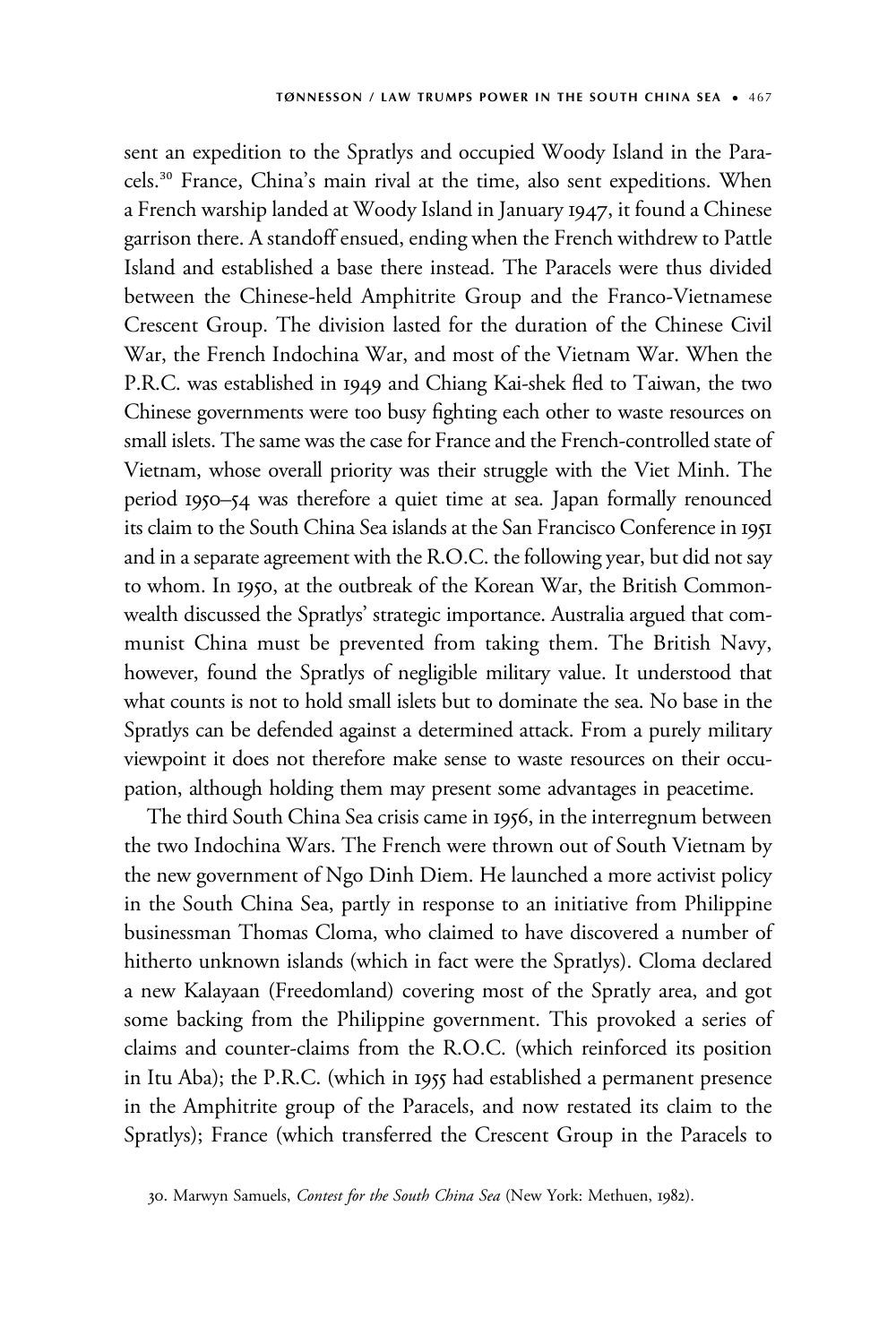South Vietnam while upholding its own claim to the Spratlys); and South Vietnam (which claimed both the Paracels and the Spratlys). Britain, which still held sovereignty in Sarawak, Brunei, and North Borneo (Sabah), remained passive.

In 1963, Malaysia came into being. Offshore oil was soon produced from north of East Malaysia and Brunei. Test drilling began off the Philippines in 1971 and off South Vietnam in 1973. These events, which converged with the international oil crisis and the opening of UNCLOS III, provoked the fourth crisis, reaching its apex in January 1974, when the P.R.C. used force to evict South Vietnam from the Paracels. This happened after the U.S. withdrawal from Vietnam but before the fall of Saigon and Vietnam's unification. Although the P.R.C. no doubt violated international law, the attack did not provoke much protest internationally and met just subdued resentment in North Vietnam, which depended on Chinese support. Saigon was frustrated and rushed to take possession of more islets in the Spratlys. These outposts were transferred from South to North Vietnam in the final phase of the Vietnam War. The 1973–74 crisis was the first where the old protagonists Japan, France, and the U.K. had left the scene (and the R.O.C. had lost its U.N. membership), while all of today's claimants (except Brunei) had become independent actors.

The post-Mao period 1976–86, marked by the Khmer Rouge genocide and war in Cambodia, was calm at sea. China reinforced its position in the Paracels. Taiwan, Vietnam, and the Philippines held onto their islands in the Spratlys, and Malaysia occupied Swallow Reef in the southernmost Spratlys in connection with its publication of a continental shelf claim. Foreign ministries busied themselves with drawing baselines along their coasts. Some specified their claims in national legislation, and some issued concessions to oil companies.

By 1987 the P.R.C. had provoked the fifth crisis by deciding to move into the Spratlys, first with a scientific expedition, then militarily. Since all islands (high tide elevations) were already occupied (with the possible exception of some very small rocks), China resolved to establish itself on low tide elevations or underwater reefs. The commander of the operation is said to have asked for permission to take the Vietnamese-held Sin Cowe Island, but his request was apparently denied. A Sino-Vietnamese race ensued for occupation of additional reefs. This led to a battle in March 1988 in which more than 60 Vietnamese soldiers lost their lives.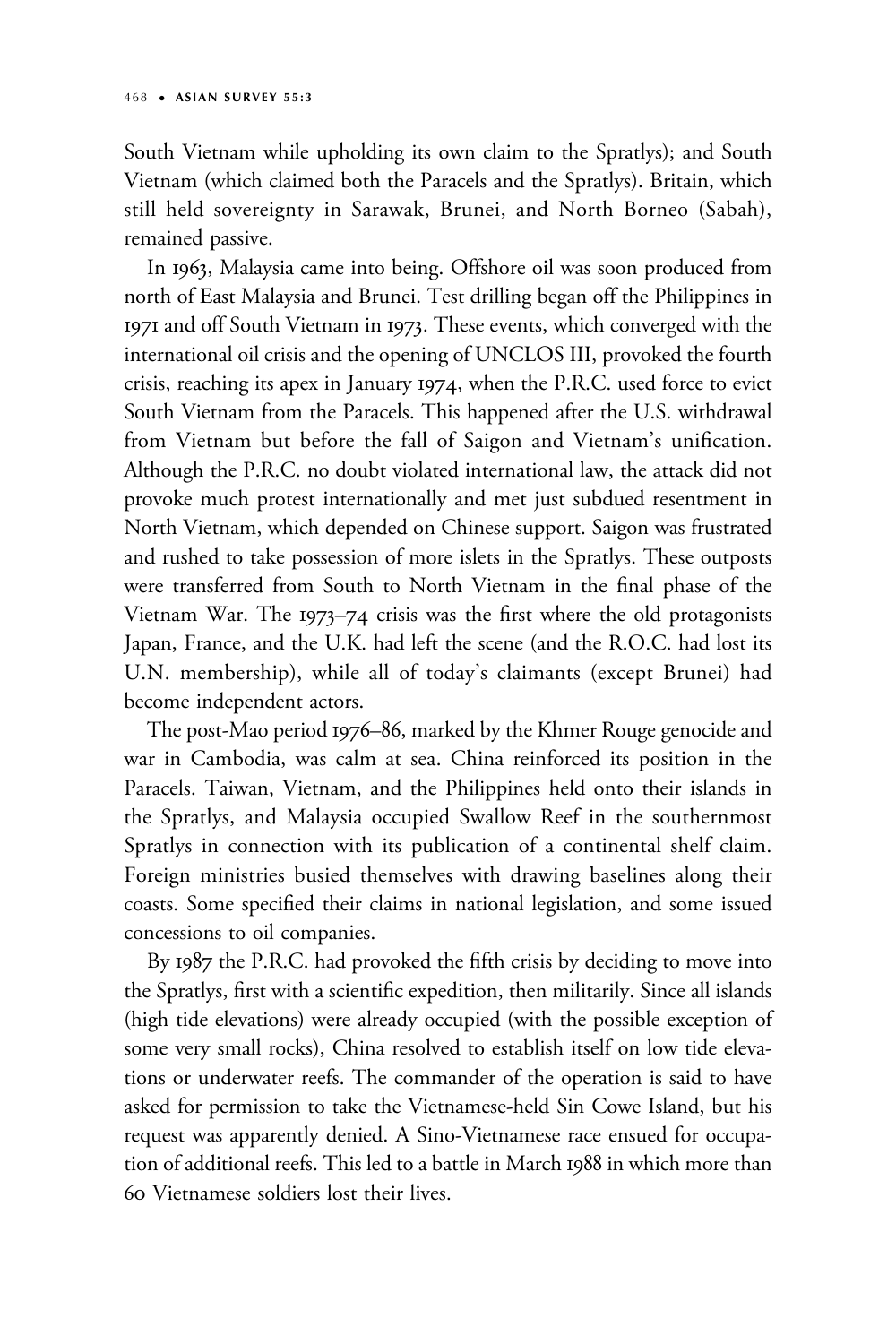Five states or political entities (counting Taiwan) have kept troops in the Spratly area since 1988, on islets so small and exposed that only the most ardent patriotism or discipline can make young troops sustain the hardship. In 1991, a multilateral peace agreement ended the war in Cambodia. China and Vietnam normalized their relations and reopened their border. China would now use national legislation and oil concessions to promote its claims. In 1992, it adopted a Law on the Territorial Sea and Contiguous Zone and issued a concession for oil exploration in the western Spratlys to the U.S. company Crestone. Vietnam would later retaliate by issuing a concession to the U.S. firm Conoco in an overlapping area. In 1995, the Philippines discovered that China had set up permanent buildings on Mischief Reef just west of Palawan. This led to the sixth crisis, which happened when ASEAN was expanding its membership to include Vietnam, Laos, Myanmar, and Cambodia. ASEAN provided support to the Philippines and Vietnam, and entered into talks with China with the aim of preventing conflict.

The Mischief Reef crisis was followed by the most constructive of all periods in South China Sea diplomacy. China and Vietnam reached agreement on their land border (1999) as well as on their maritime boundary in the Gulf of Tonkin (2000). China and ASEAN agreed in 2002 on the abovementioned DoC, which included a pledge to refrain from ''action of inhabiting on the presently uninhabited islands, reefs, shoals, cays, and other features.'' China's constructive attitude at the time may have been prompted by the tension over Mischief Reef and a perceived need to secure good relations with ASEAN after the Asian financial crisis of 1997–98. The DoC ended the sixth crisis, which had seen a mixture of tension and diplomatic progress.

Over the following six years, when many countries focused on the ''war on terror,'' nothing much happened with regard to the disputes in the South China Sea. There was no progress in Sino-ASEAN talks aiming to transform the DoC into a legally binding Code of Conduct (CoC). China was eager to jointly develop disputed areas, and agreed in 2004 with the Philippines on a Joint Marine Seismic Undertaking (JMSU), which was joined by Vietnam in March 2005. However, Manila had second thoughts. After a political corruption scandal, the Philippines let the JMSU lapse in 2008.<sup>31</sup>

31. Nguyen Hong Thao and Ramses Amer, ''A New Legal Arrangement for the South China Sea?'' Ocean Development & International Law 40:4 (2009), pp. 333-49 (343). Clive Schofield and Ian Storey, The South China Sea Dispute: Increasing Stakes and Rising Tensions (Washington DC: The Jamestown Foundation, 2009), pp. 24, 28.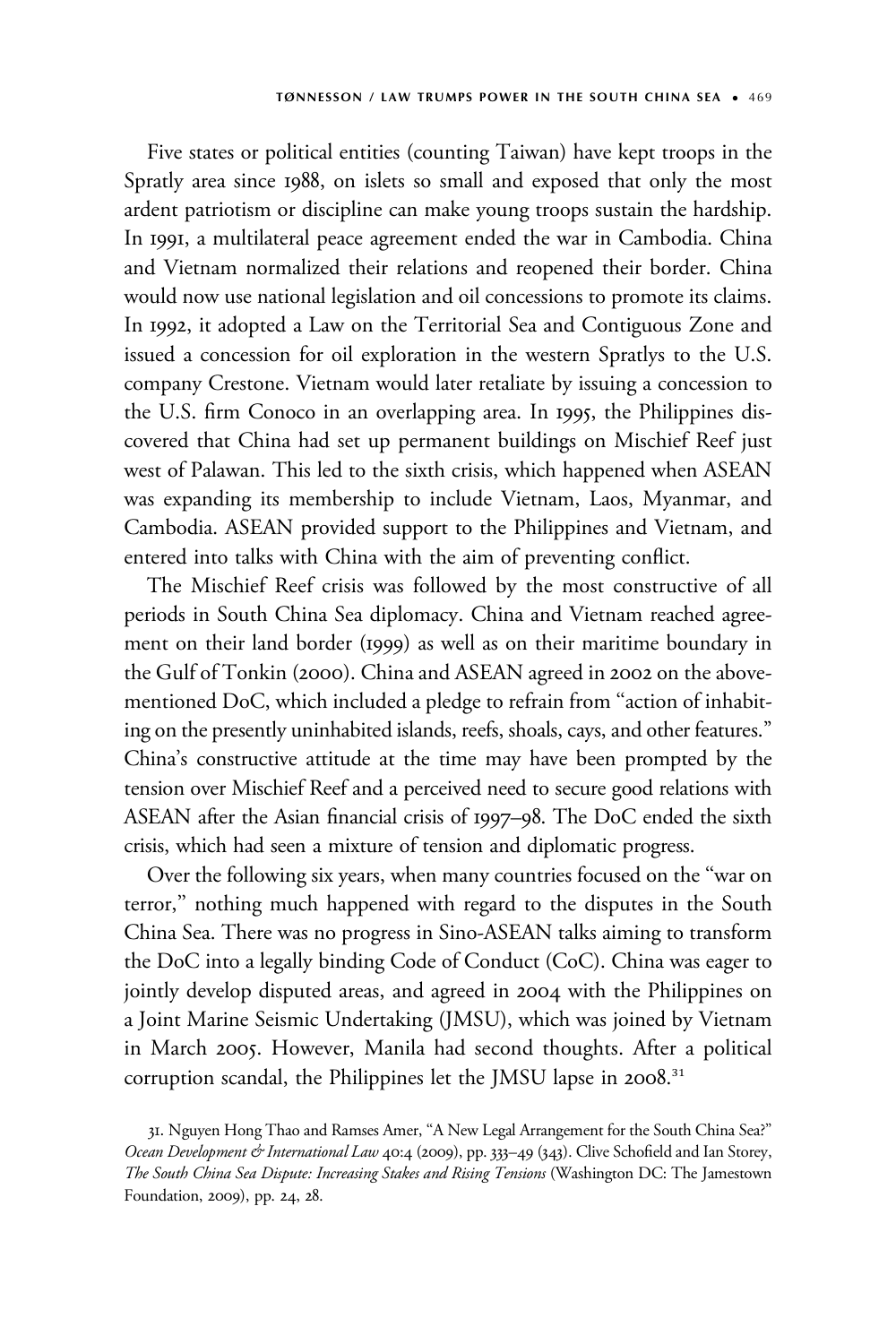The seventh crisis began in March 2009 with a naval incident south of Hainan. Chinese ships disrupted the activities of the USNS Impeccable, which was undertaking seismic exploration of the seabed to facilitate surveillance of submarines. Next came an exchange of protest letters in May, when Malaysia and Vietnam had made their continental shelf submissions. A new aspect of this seventh crisis was a conflation of local sovereignty disputes with a Sino-U.S. rivalry. In May 2010, as a follow-up to President Barack Obama's visit to China in November 2009, a closed meeting between high-level Chinese and US officials discussed what should constitute each side's ''core interests.'' The Chinese apparently hinted they might include the South China Sea along with Tibet and Taiwan. This is what The New York Times wrote afterwards. Beijing denied that any such suggestion had been made, and one of the US officials would confirm the denial.<sup>32</sup> Yet the rumor caused a stir. Two months later, Vietnam hosted the ASEAN Regional Forum in Hanoi. U.S. Secretary of State Hillary Clinton seized the chance to insist that the South China Sea disputes must be managed peacefully on the basis of international law, and offered U.S. assistance. While her speech was popular with the Southeast Asian claimants, the Chinese were furious. They wanted no outside interference.

The crisis worsened in 2011, with several incidents over oil exploration. Joint ventures had been formed between PetroVietnam and foreign companies, including the Indian flagship firm Oil and Natural Gas Corporation (ONGC) Videsh, to explore for oil off the coast of Vietnam. China protested but India refused to back down.<sup>33</sup> On two occasions in March-May 2011, Chinese surveillance vessels cut cables from seismic survey ships operating on behalf of Vietnam. This led to an international outcry and street demonstrations before the Chinese Embassy in Hanoi. This stirred up illfeeling in China, where the weekly Global Times suggested to "make good preparations for a small-scale battle while giving the other side the option of war or peace."<sup>34</sup>

<sup>32.</sup> Michael D. Swaine, "China's Assertive Behavior Part One: On 'Core Interests'," China Leadership Monitor 34 (2011), p. 4. Jeffrey A. Bader, Obama and China's Rise: An Insider's Account of America's Asia Strategy (Washington DC: Brookings, 2012), p. 76.

<sup>33.</sup> Suthirto Patranobis, "'Stay away from South China Sea'," Hindustan Times (New Delhi, India), April 4, 2012.

<sup>34.</sup> Long Tao, "Time to teach those around the South China Sea a lesson," Global Times (Beijing, China), September 29, 2011.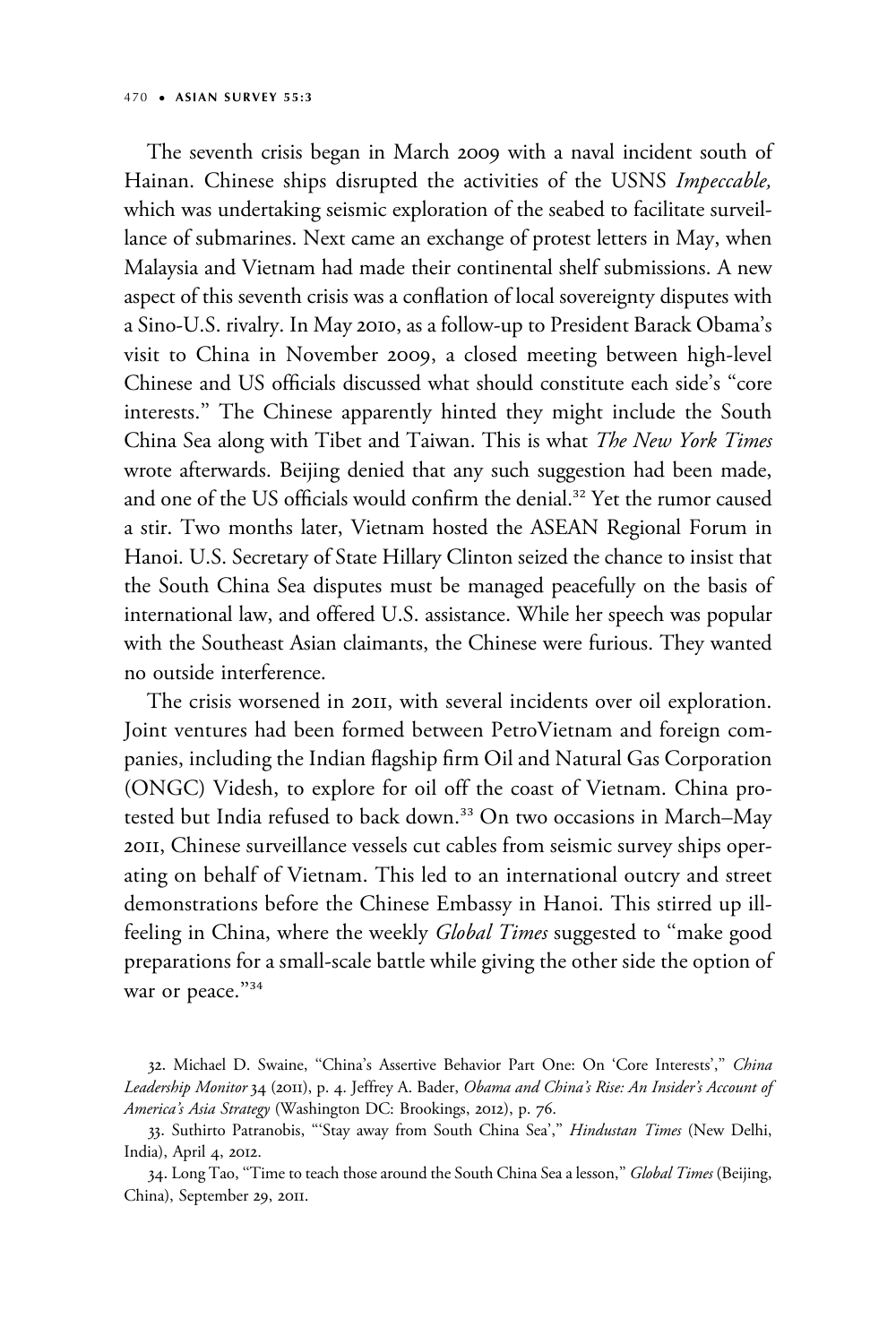Another side of the crisis was an unprecedented number of international conferences. An ''epistemic community'' of concerned scholars and government officials was activated, partly on the basis of networks built around annual Managing Potential Conflict workshops organized by Indonesia since 1990. The community shared a concern to see international law being applied, although views differed on how likely it was to happen.

In 2012, the focus briefly shifted from oil to fish. China used its fishing fleet to sustain its claimed historic rights. In April–May there was a standoff at Scarborough Shoal between a group of Chinese fishing vessels, backed up by surveillance ships, and a Philippine naval ship that tried unsuccessfully to evict the fishing vessels. The situation resolved itself when China and the Philippines agreed to issue separate, overlapping fishing bans. In mid-May 2012, China announced a two-and-a-half month fishing ban for the northern half of the South China Sea.<sup>35</sup> The Philippines withdrew its naval ship but some Chinese ships remained at Scarborough Shoal, barring the entrance to the lagoon with a cord. Most of the standoff happened inside the lagoon or in the 12 nautical mile territorial sea of five little rocks that stick up above water. The Philippines, P.R.C., and R.O.C. all claim sovereignty to these rocks. The area outside of 12 nautical miles must belong to the Philippines' EEZ, since none of the rocks can sustain human habitation or economic life of their own.

Manila now did its best to gain U.S. support, arguing that the 1951 mutual defense treaty should cover Scarborough Shoal. After meeting with Philippine colleagues in April 2012, Secretary of State Clinton said:

While we do not take sides on the competing sovereignty claims to land features in the South China Sea, as a Pacific power we have a national interest in freedom of navigation, the maintenance of peace and stability, respect for international law, and the unimpeded, lawful commerce across our sea lanes. The United States supports a collaborative diplomatic process by all those involved for resolving the various disputes that they encounter. We oppose the threat or use of force by any party to advance its claims.''<sup>36</sup>

35. "Fishing ban starts in South China Sea." Xinhua (Beijing, China), May 16, 2012.

36. U.S. State Department, ''Remarks by Secretary of State Hillary Rodham Clinton with Secretary of Defense Leon Panetta, Philippines Foreign Secretary Albert del Rosario, and Philippines Defense Secretary Voltaire Gazmin after their meeting April 30, 2012,'' [<http://www.state.gov/](http://www.state.gov/secretary/rm/2012/04/188982.htm) [secretary/rm/](http://www.state.gov/secretary/rm/2012/04/188982.htm)2012/04/188982.htm>, accessed July 21, 2012.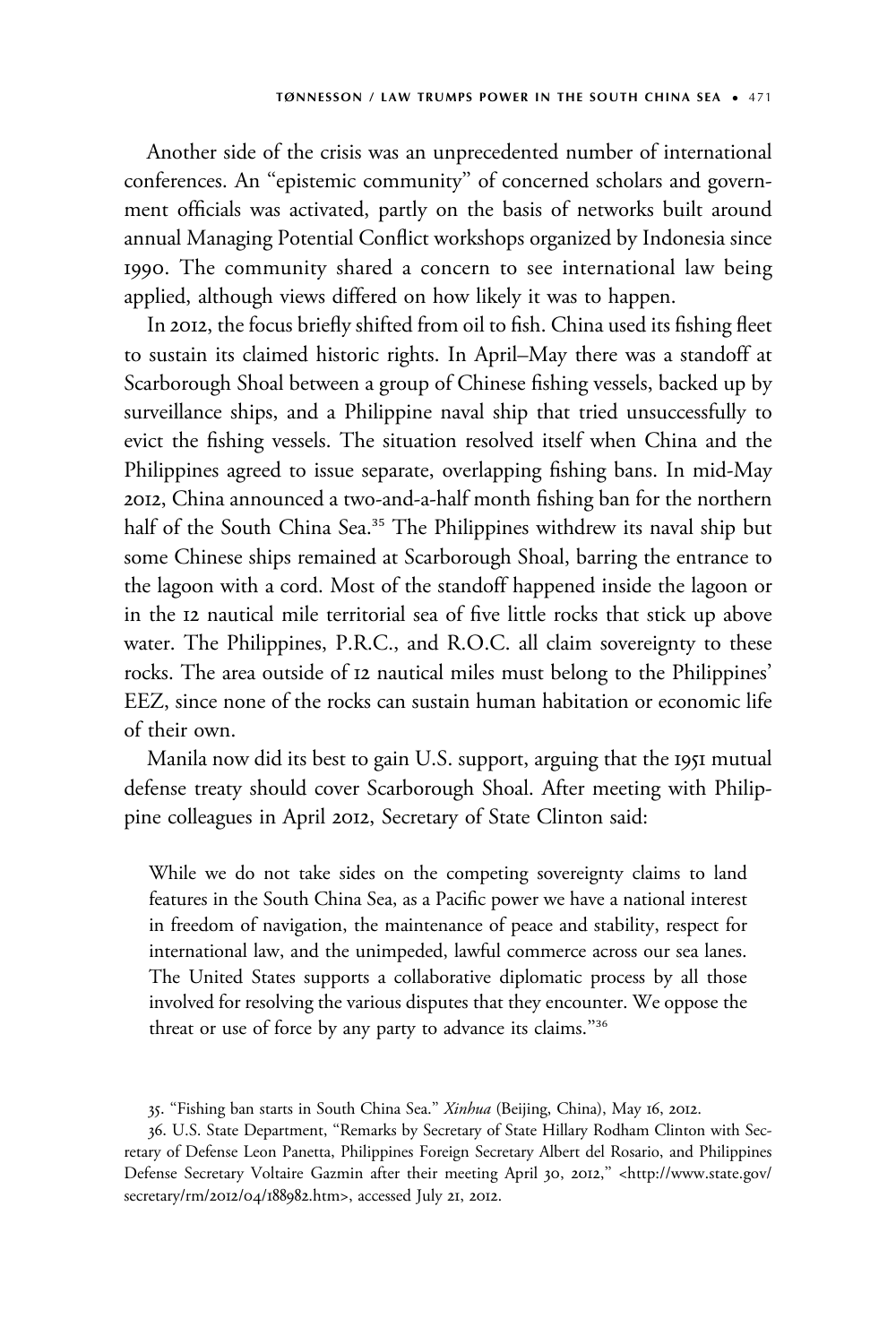The Pentagon urged the Philippines to boost its defense capabilities, and Japan agreed to provide it with 10 patrol boats.<sup>37</sup>

As the Chinese Communist Party's 18th National Congress elected Xi Jinping as its new leader in October 2012, tension seemed to cool off in the South China Sea, while escalating instead in the East China Sea between China and Japan. In May 2014, however, a new intense crisis took place between China and Vietnam when CNOOC deployed an oil rig to an area just south of the Paracels, provoking violent protests in Vietnam. Several ethnic Chinese were killed in riots. It required intense diplomacy between the two communist states to calm the waters.

## THE FORCE OF LAW

How has this alternation between tension and relaxation been affected by law? Three patterns may be discerned. The first accentuates disputes, thus increasing tension. The second discourages the use of force. And the third provides practical solutions. These are three essential phases of conflict resolution. The first phase establishes what the conflict is about. The second puts procedures in place so the parties can promote their objectives without resorting to force. Solutions are hammered out in the third phase, sometimes through a treaty or settlement, sometimes incrementally through a number of partial agreements.

The introduction of the 200 nautical mile EEZ principle at UNCLOS III created, exacerbated, and accentuated conflict in all seas enclosed by more than one state. By creating overlaps between the claims of countries with adjacent or opposite coasts, and extending the area where coastal states might curtail the movement of foreign vessels, the Convention created new conflicts. The vagueness of its regime of islands exacerbated existing sovereignty disputes by boosting the importance of small islets. These conflict-enhancing effects could hardly have been avoided. If we imagine that UNCLOS III had settled for a smaller continental shelf and economic zone, e.g. 12–50 nautical miles, then this would not have reduced the potential for conflict if the main underlying driver was the quest for fish, oil, and gas. The conflict would just have taken a different form. If most of the South China Sea had been a free grab for all, it would either have been exploited on a first come first served

<sup>37.</sup> Kirk Spitzer, "The South China Sea from Bad to Worse," Time Magazine, July 15, 2012.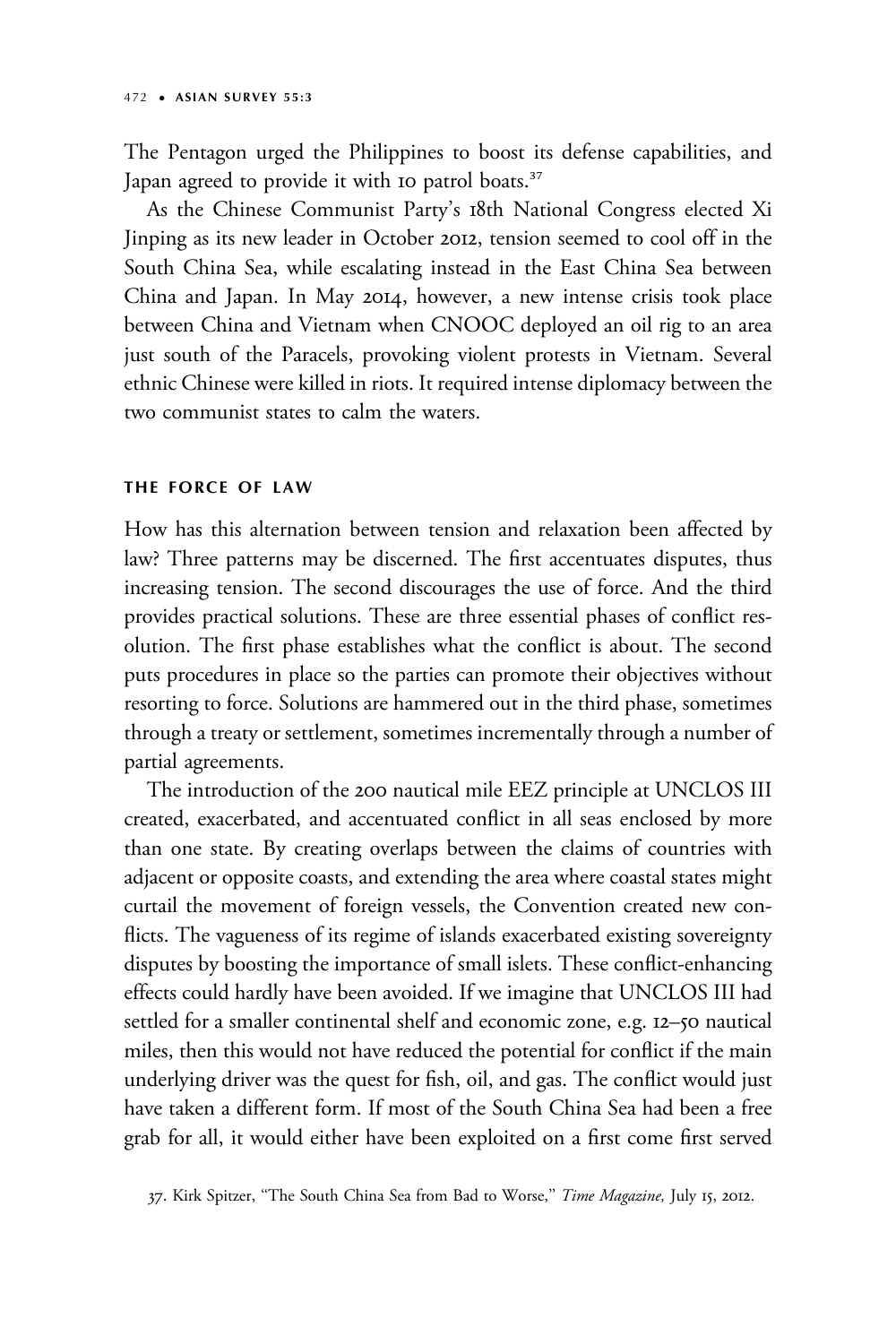principle or under the management of a regional authority. To set up an equitable regional management and wealth sharing regime would have been difficult. Thus the role played by the law in increasing and accentuating conflicts over rights to resources was a necessary part of a process toward conflict resolution.

The second legal influence was to discourage the use of force. This is mainly in the interest of the weaker powers. Yet powerful states must also abstain from using force if they want a consensual relationship with less powerful neighbors. This can hardly be obtained by force. Here there is a basic difference between land and sea. Land borders have often been established by war, sometimes followed by a dictated treaty. There is no international body of law saying, e.g., that national borders shall be defined by watersheds or rivers. If states seek to define a new land border they may agree to third party arbitration of adjudication, but there is no multilateral treaty defining how to draw land borders. Attempts to change them thus easily lead to war. This could explain why the colonial land borders drawn by Europeans have mostly been upheld and further demarcated in the postcolonial world. Border revision is risky. Today's global state system was established through an interplay of war, negotiations and arbitrary decisions by imperial powers. Sovereignty over islands is gained in the same way but the sea is different. It has its own body of law, which defines boundaries on the basis of distance from land.<sup>38</sup> Hence the role of power is limited and there is less risk of war.

The constraining effect of international law on the use of force is grounded in the U.N. Charter's prohibition against aggression, which was agreed upon after World War Two. This means that in the eyes of the law a state cannot establish sovereignty to a territory through conquest. If we look at the history of the South China Sea since 1945, states have been strikingly reticent to invade islands occupied by others (Russia's 2014 annexation of Crimea notwithstanding). France backed out from Woody Island in 1947 after finding a Chinese garrison there. China took the Crescent Group by force in 1974 but from an adversary with a weak and insecure international standing (South Vietnam). China did not take the Vietnamese-held Sin Cowe Island in 1988

<sup>38.</sup> Lea Brilmayer and Natalie Klein, ''Land and Sea: Two Sovereignty Regimes In Search of a Common Denominator," New York University Journal of International Law and Politics 33:3 (2001), pp. 703–768, 2001.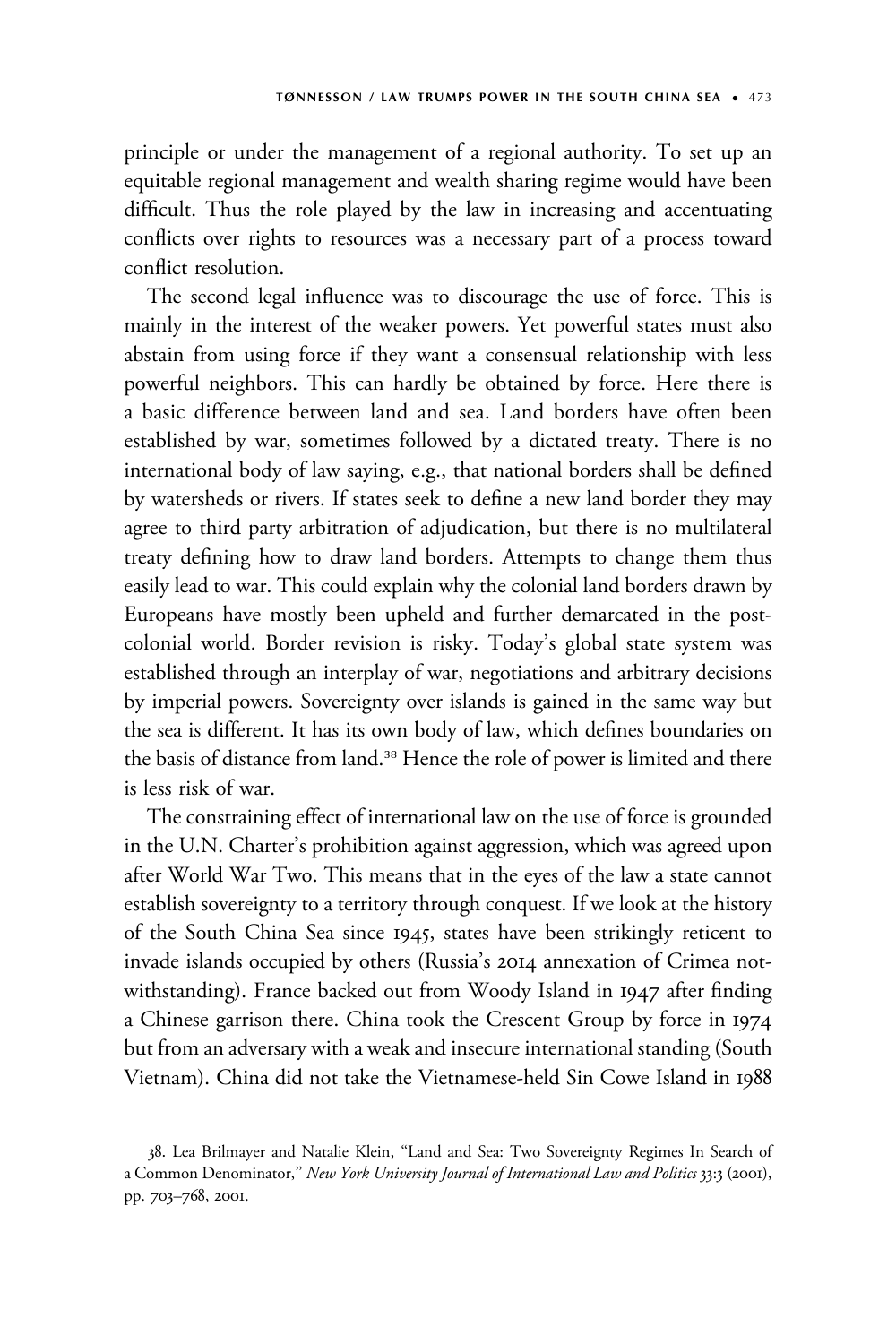but instead established its presence on unoccupied underwater reefs or low tide elevations in the vicinity. The Sino-Vietnamese naval clash in March 1988 did not apparently result from an attack against an already occupied feature, but from a parallel race into an unoccupied reef.<sup>39</sup> It is not perhaps likely that China's constraint has been explicitly motivated by the legal prohibition against aggression. Its reticence may instead be due to fear of adverse reactions from the U.S.A. or U.S.S.R., or a Vietnamese counterattack.

It would be interesting to find out exactly what has motivated China's restraint. In 1995, when the Philippines discovered that China had been setting up installations on Mischief Reef, it is noteworthy that China undertook construction work on a submerged reef instead of evicting the Philippines from one of its occupied islands. In the 2012 standoff at Scarborough Shoal, both sides avoided the use of direct force. The Philippines backed out without a fight. While Vietnam and the Philippines have reason to denounce Chinese ''assertiveness,'' there is no denying that China—at least until now has shown a certain level of restraint. If this is only due to weakness, then China may use force once it feels more confident in its strength. If more general considerations of international legitimacy play a role in Chinese calculations, then law may trump power.

The use of force in maritime disputes may easily be counterproductive if the aim is to win rights to resources. The best way to prevent illegal fishing is for governments to agree on a management regime. A company that places an oil rig in a disputed area may find it difficult to obtain loans and insurance. The best way to gain access to resources under the seabed is to agree on maritime boundaries.

The third function of international law is to provide ways to resolve conflicts. The law of the sea sets limits to what solutions can look like, and these limits are constantly refined through evolving state practice and ICJ judgments. Although much is open to interpretation, there is also much one cannot do. The widespread conception that China claims sovereignty to all waters within the U-shaped line is legally impossible. China is bound by treaty to define its territorial sea, EEZ, and continental shelf on the basis of distance from coasts. Since international law does not provide for extending historic rights into the EEZ of neighbor states, the U-shaped line can only signify a claim to the islands inside it and their maritime zones. It is impossible

<sup>39.</sup> Lu Ning, Flashpoint Spratlys! (Singapore: Dolphin Books, 1995), pp. 90–91.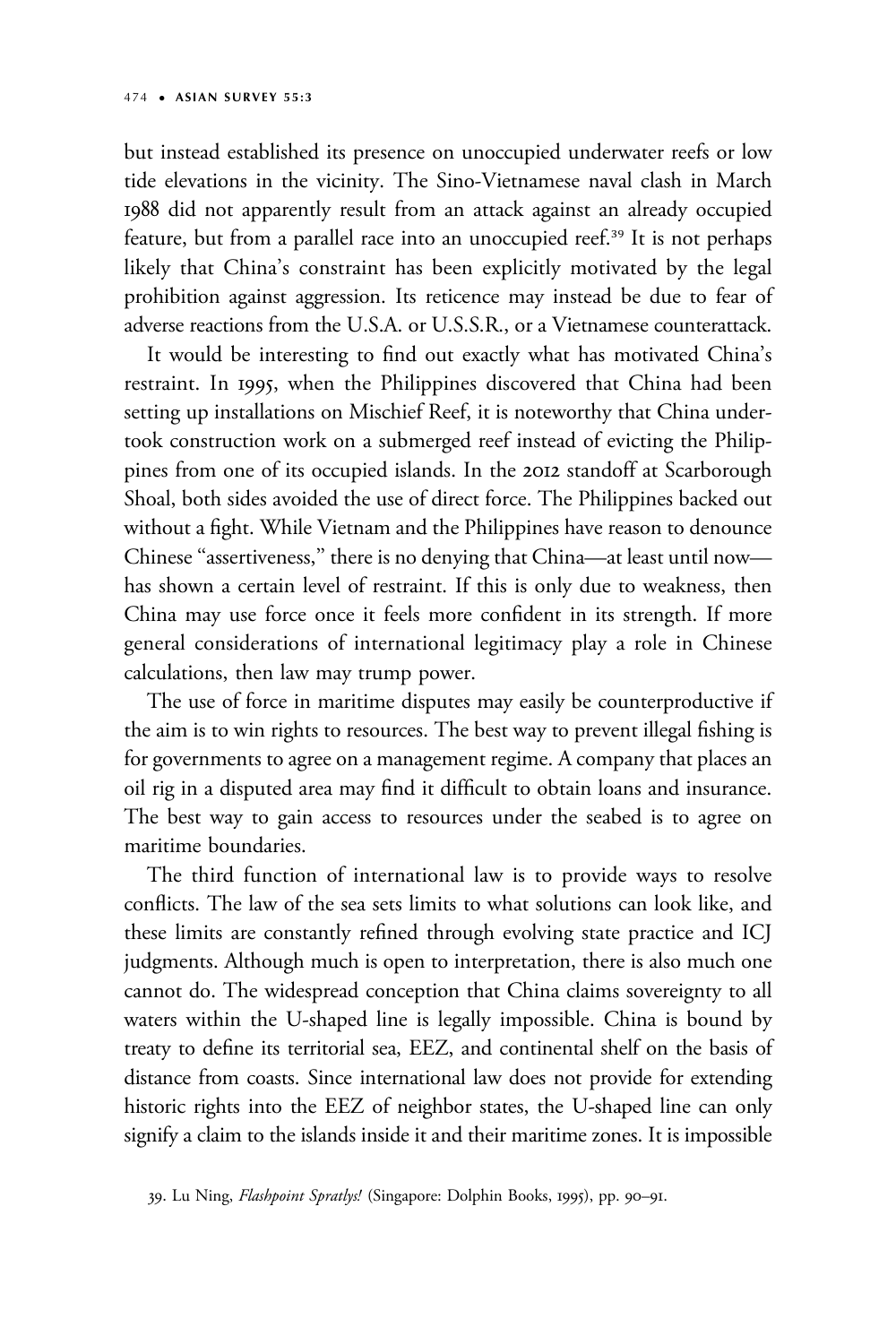to claim sovereignty over submerged reefs and low tide elevations such as Macclesfield Bank (Zhongsha) unless they are in the vicinity of an island. Low tide elevations form part of the seabed. Yet another impossibility is to use archipelagic baselines around a group of islands if it is not part of an archipelagic state. In the eyes of the law the Paracels and Spratlys are not archipelagos, but a number of individual islands. Hence there can be no ''Freedomland.'' Moreover, even if one or several Spratlys should be deemed able to generate human habitation or economic life of its own (in order to acquire extended maritime zones), it would be inconceivable that their short coasts should be given the same weight as the long coasts of Palawan, north Borneo, and Vietnam when median lines are drawn.

The law of the sea does not allow as much interpretation as often imagined. What counts is the distance from coasts and the geological condition of the seabed. States may try to bend these principles in bilateral negotiations but if a state violates the ground rules its counterparts will not give their consent, regardless of power. If a government ignores its legal obligations, the law does not fulfill its potential as a conflict resolution mechanism. Then there is no solution. The law is the only way.

Will the South China Sea disputes be resolved? Well, the incremental process is already under way. Indonesia has agreed on its boundaries with Malaysia and Vietnam. Vietnam and Thailand have agreed on their boundary in the Gulf of Thailand. China and Vietnam have agreed on the Gulf of Tonkin, and are negotiating the prolongation of their boundary from the bay mouth into the South China Sea. The impact of international law is evident in the agreements reached. The process toward deciding if the Spratlys can have extended maritime zones is also under way. It may or may not be resolved by the Arbitral Tribunal set up at the request of the Philippines. Indonesia, Malaysia, Vietnam and the Philippines seem to agree that the Spratly islets can only have a 12 nautical mile territorial sea. China has taken the opposite view. Meanwhile, state practice and ICJ judgments evolve. The Sino-Vietnamese Gulf of Tonkin agreement in 2000 gave the inhabited island of Bach Long Vi an EEZ, but just three nautical miles beyond its 12 nautical mile territorial sea.<sup>40</sup> Bach Long Vi is 2.5 sq. km, while Woody Island

40. Zou Keyuan, ''The Sino-Vietnamese Agreement on Maritime Boundary Delimitation in the Gulf of Tonkin," Ocean Development and International Law 36:1 (2005), pp. 13-24. Nguyen Hong Thao, "Maritime Delimitation and Fishery Cooperation in the Tonkin Gulf," Ocean Development and International Law 36:1 (2005), pp. 25-44.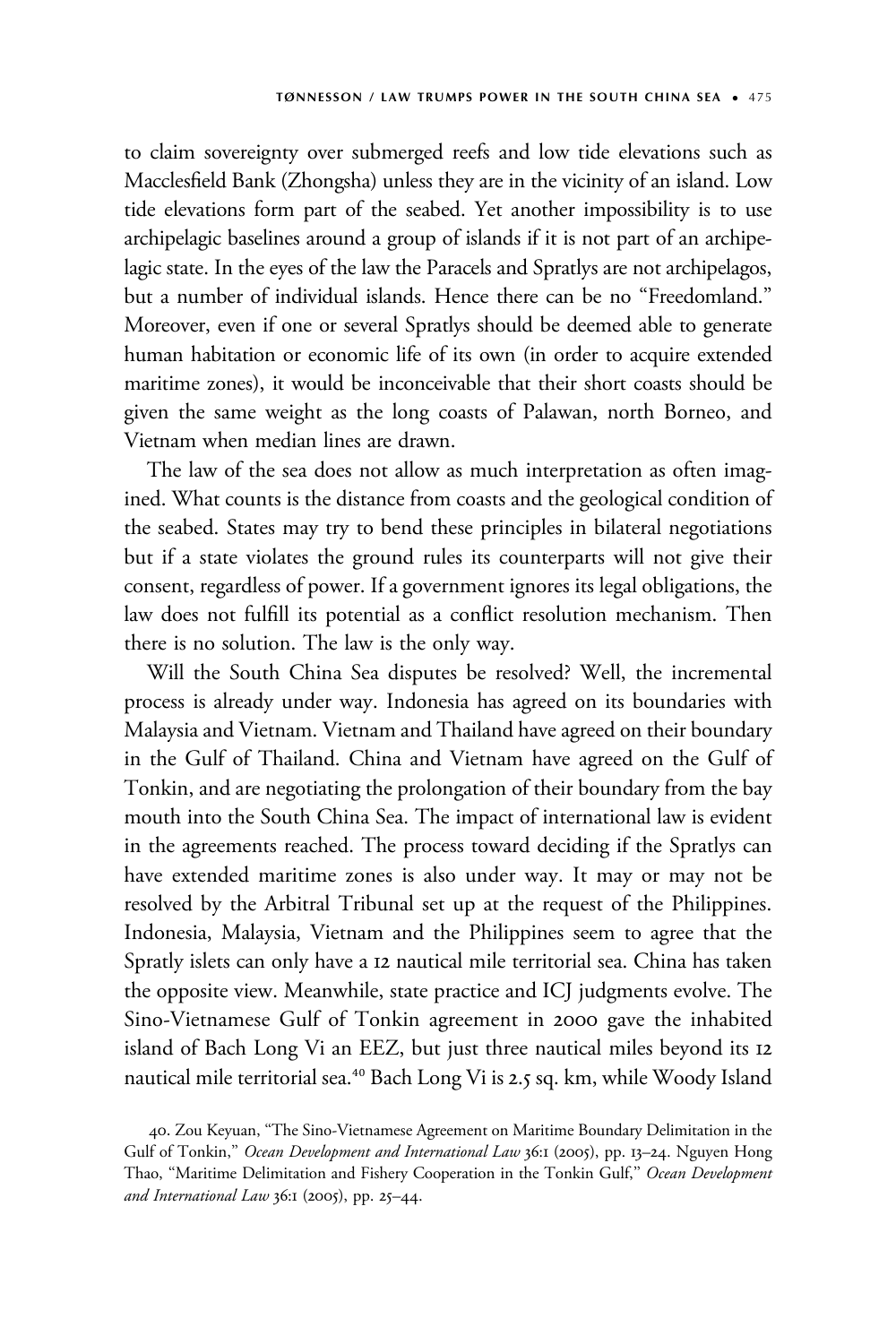(the largest of the Paracels) is 2.1 sq. km, and Itu Aba/Taiping Dao (the largest of the Spratlys) is 0.5 sq. km. Although the ICJ has not so far come up with an interpretation of UNCLOS Article 121.3, its November 19, 2012 judgment in the Nicaragua v. Colombia case applied some principles of interest for the South China Sea. Islands deemed capable of generating extended maritime zones may have a substantial effect on maritime delimitation on the side facing the EEZ of the country that has sovereignty to it while having just a minor effect on the side facing the coast of a rival claimant. This is because the practically oriented ICJ wants continuous national EEZs and not patchworks of enclaves. Its November 2012 judgment allowed enclaves only around two small cays that are far away from other Colombian territories.<sup>41</sup> If the same principle were to be applied in the South China Sea, then any Spratly island deemed capable of having more than a 12 nautical mile territorial sea will have little effect on the side facing the mainland coasts of the Philippines, Brunei, Malaysia and Vietnam unless it belongs to the country it faces.

Research centers now use satellite photography to establish exact data on the Spratlys (and China's recently constructed artificial islands) as a basis for determining their status under Article 121.3 of UNCLOS. While there is no reason to expect that the claimant states will agree anytime soon to refer their disputes to the ICJ or make a big bargain, small steps may continue to be taken, clarifying issues and setting precedents so that the pieces of the puzzle gradually fall into place. With its ''Maritime Silk Road'' initiative, as part of the hugely impressive One Belt One Road plan, China should have an obvious interest in reducing tension and seeking negotiated solutions.

## CONCLUSION

The interaction between power and law in the South China Sea forms a test case for realist and normative international relations theory. Realists tend to disregard law as a causal factor. By contrast, many legal scholars take the impact of law for granted. Some liberal and constructivist scholars attribute real impact to norms and institutions but speak more about governance, interdependence, or discourse than law. This article suggests that law binds even the powerful by making it costly to violate or ignore it, particularly at

<sup>41.</sup> I.C.J., ''Territorial and Maritime Dispute (Nicaragua v. Colombia).''